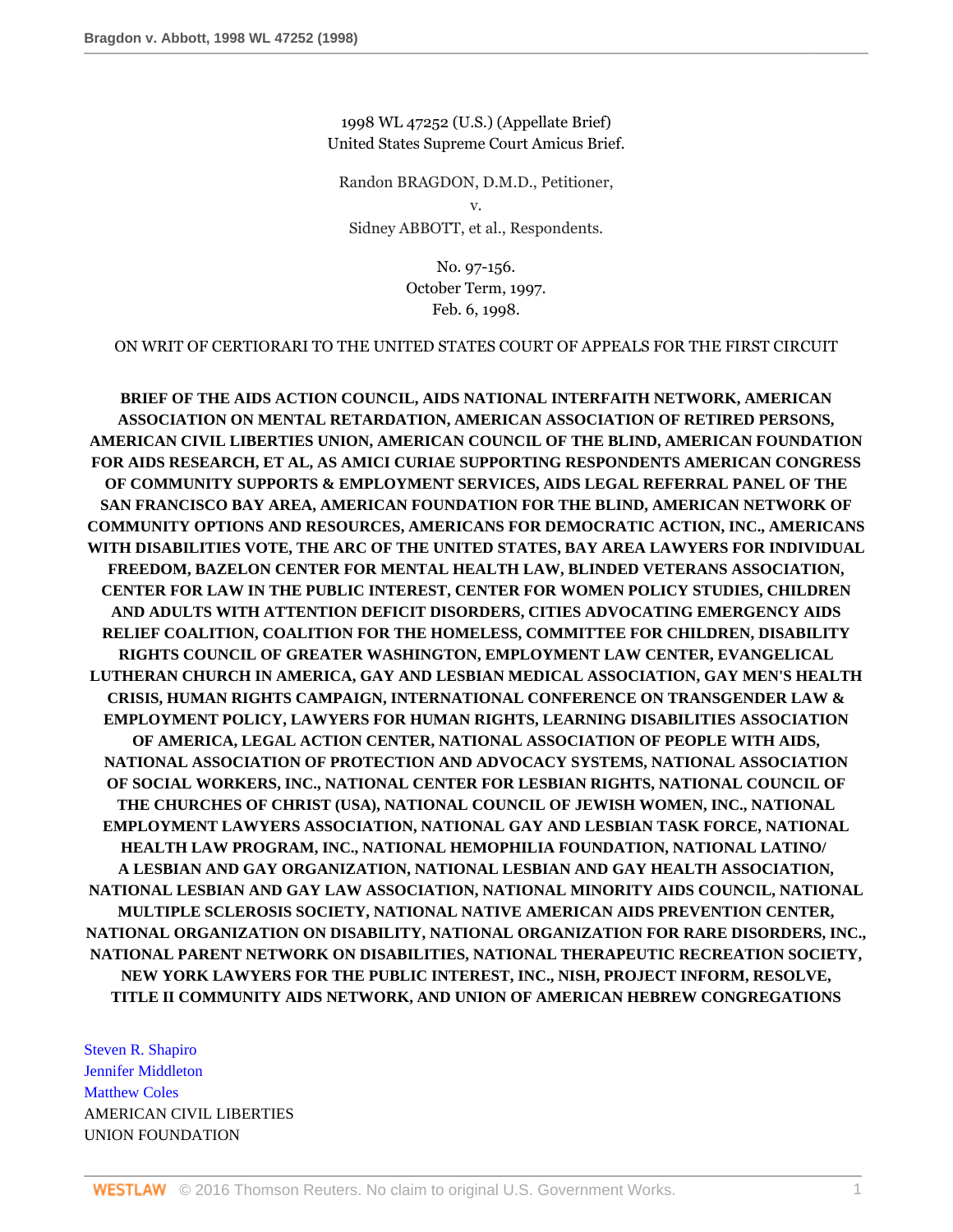125 Broad Street New York, New York 10004 (212) 549-2600

Of Counsel: Robert A. Long, Jr. Alexandra T.V. Edsall [Grail P. Walsh](http://www.westlaw.com/Link/Document/FullText?findType=h&pubNum=176284&cite=0152884501&originatingDoc=Ie682b9d3482f11d9a5bfc0e3c4d1ea15&refType=RQ&originationContext=document&vr=3.0&rs=cblt1.0&transitionType=DocumentItem&contextData=(sc.RelatedInfo)) COVINGTON & BURLING 1201 Pennsylvania Ave., N.W. P.O. Box 7566 Washington, D.C. 20044 (202) 662-6000

Chai R. Feldblum Counsel of Record Associate professor of Law Federal Legislation Clinic GEORGETOWN UNIVERSITY LAW CENTER 600 New Jersey Ave., N.W. Washington, D.C. 20001 (202) 662-9595

Counsel for Amici Curiae

### **\*i** TABLE OF CONTENTS

|                                                                                            | iii  |
|--------------------------------------------------------------------------------------------|------|
|                                                                                            |      |
|                                                                                            | 3    |
|                                                                                            | 4    |
| I. THE DEFINITION OF DISABILITY UNDER THE AMERICANS WITH DISABILITIES                      |      |
| ACT IS INTENTIONALLY BROAD TO ACHIEVE THE CIVIL RIGHTS PURPOSES OF THE                     |      |
|                                                                                            |      |
| IL CONGRESS EXPLICITLY REJECTED ATTEMPTS TO EXCLUDE PEOPLE WITH AIDS                       | 11   |
| AND ASYMPTOMATIC HIV INFECTION FROM THE DEFINITION OF DISABILITY                           |      |
| III. CERTAIN SERIOUS MEDICAL CONDITIONS, INCLUDING ASYMPTOMATIC HIV                        | 19   |
| INFECTION, ALWAYS MEET THE STATUTORY DEFINITION OF A "DISABILITY"                          |      |
| A. The Inherent Characteristics of Certain Impairments Eliminate Any Need for Proving the  | 20   |
|                                                                                            |      |
| B. HIV Infection Is Always a Disability Under the ADA Because Its Inherent Characteristics | 23   |
|                                                                                            |      |
| *ii IV. COURTS SHOULD NOT DEFER TO INDIVIDUAL HEALTH CARE PROVIDERS                        | 28   |
|                                                                                            |      |
|                                                                                            | 30   |
|                                                                                            | l(a) |
|                                                                                            |      |

### **\*iii** TABLE OF AUTHORITIES

| Cases                                                  |       |
|--------------------------------------------------------|-------|
| Anderson v. Gus Mayer Boston Store of Delaware, 924 F. | 21.22 |
|                                                        |       |
| Bentivegna v. U.S. Dep't of Labor, 694 F.2d 619 (9th   | 23    |
|                                                        |       |
|                                                        | 6     |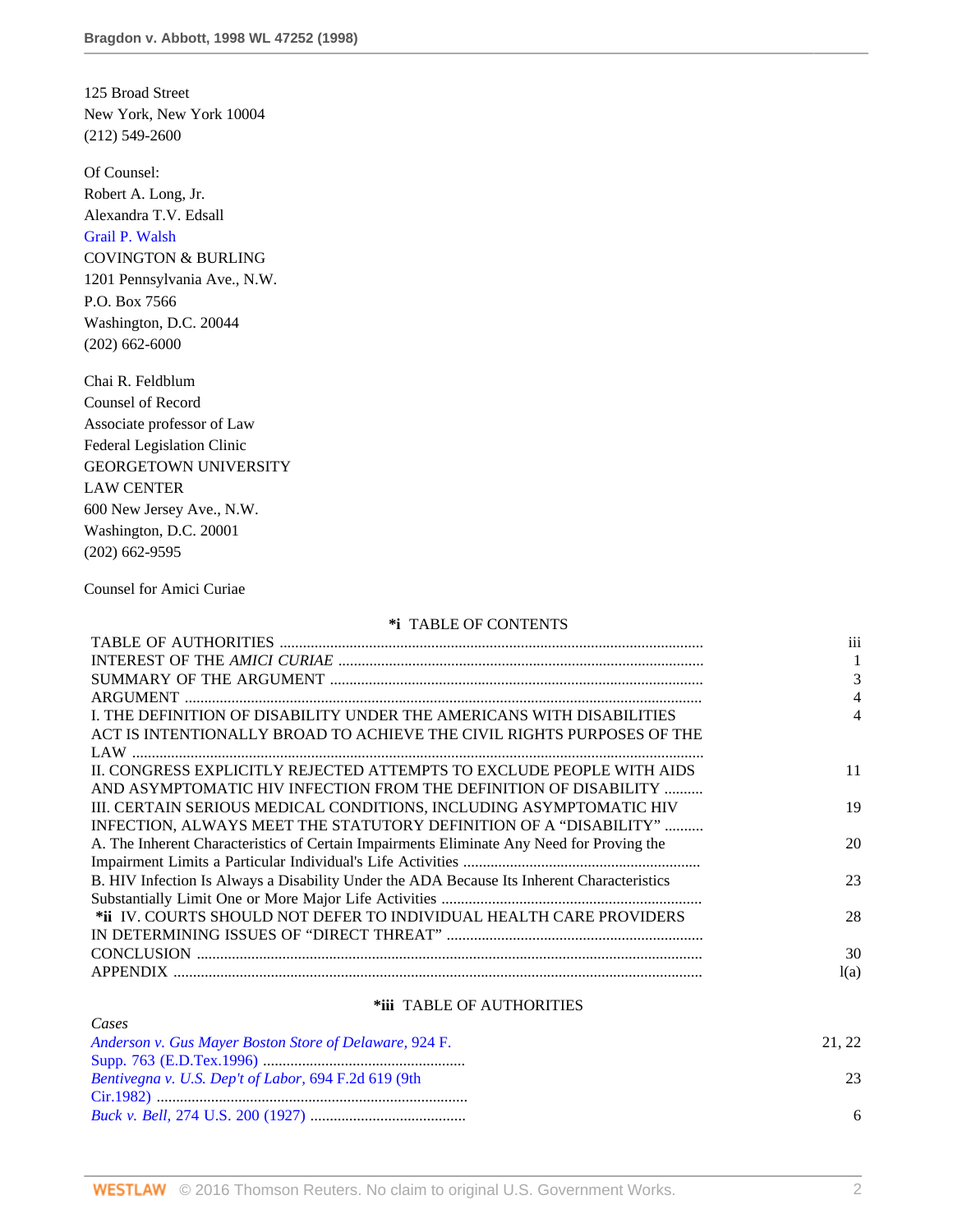| Ellison v. Software Spectrum, Inc., 85 F.3d 187 (5th         | 23                                        |
|--------------------------------------------------------------|-------------------------------------------|
|                                                              | 22                                        |
| Fynes v. Weinberger, 677 F. Supp. 315 (E.D.Pa.1985)          | 22                                        |
| Grove City College v. Bell, 465 U.S. 555 (1984)              | 12                                        |
| Homeyer v. Stanley Tulchin Assocs., 91 F.3d 959 (7th         | 21                                        |
| Katz v. City Metal Co., 87 F.3d 26 (1st Cir.1996)            | 22                                        |
| Kocsis v. Multi-Care Management, Inc., 97 F.3d 876 (6th      | 23                                        |
| Krocka v. Bransfield, 969 F. Supp. 1073 (N.D.111.1997)       | 27                                        |
| Matczak v. Frankford Candy & Chocolate Co., 950 F. Supp.     | 23                                        |
| Pushkin v. Univ. of Colorado, 658 F.2d 1372 (10th            | 23                                        |
| Reynolds v. Brock, 815 F.2d 571 (9th Cir.1987)               | 22                                        |
| Robinson v. Global Marine Drilling, 101 F.3d 35 (5th         | 23                                        |
|                                                              |                                           |
| School Board of Nassau County v. Arline, 480 U.S. 273        | 5, 8, 9, 12, 13, 28                       |
| *iv Schluter v. Industrial Coils, Inc., 928 F. Supp. 1437    | 23                                        |
|                                                              |                                           |
| Webb v. Garelick Mfg. Co., 94 F.3d 484 (8th Cir.1996)        | 21                                        |
|                                                              | <b>Statutes and Legislative Materials</b> |
| Americans With Disabilities Act, Pub. L. No. 101-336, 104    | passim                                    |
| Civil Rights Act of 1964, Pub. L. No. 88-352, 78 Stat. 241   | 7                                         |
| Civil Rights Act of 1968, Pub. L. No. 90-284, 82 Stat. 73    | 7                                         |
| Civil Rights Restoration Act, Pub. L. No. 100-259, 102 Star. | 12                                        |
|                                                              |                                           |
| Fair Housing Amendments Act of 1988, Pub. L. No.             | 9, 14                                     |
| Federal Social Security Act, 42 U.S.C. § § 401433 (1994)     | 11                                        |
|                                                              | 6                                         |
| Rehabilitation Act Amendments of 1974, Pub. L. No.           | 8                                         |
|                                                              |                                           |
| Rehabilitation Act of 1973, Pub. L. No. 93-112, 87 Stat.     | 7, 10                                     |
|                                                              |                                           |
|                                                              | 11                                        |
| Vocational Rehabilitation Act, Pub. L. No. 66-11, 41 Stat.   | 6                                         |
|                                                              | 11                                        |
|                                                              | 11                                        |
|                                                              | 14                                        |
|                                                              | 21, 28                                    |
|                                                              | 20                                        |
|                                                              | 20                                        |
|                                                              | 16                                        |
|                                                              | 17                                        |
|                                                              | 17                                        |
|                                                              | 17<br>8                                   |
|                                                              | 12                                        |
|                                                              | 18                                        |
|                                                              | 29                                        |
|                                                              | 10, 14                                    |
|                                                              | 13                                        |
|                                                              | 13, 14, 16                                |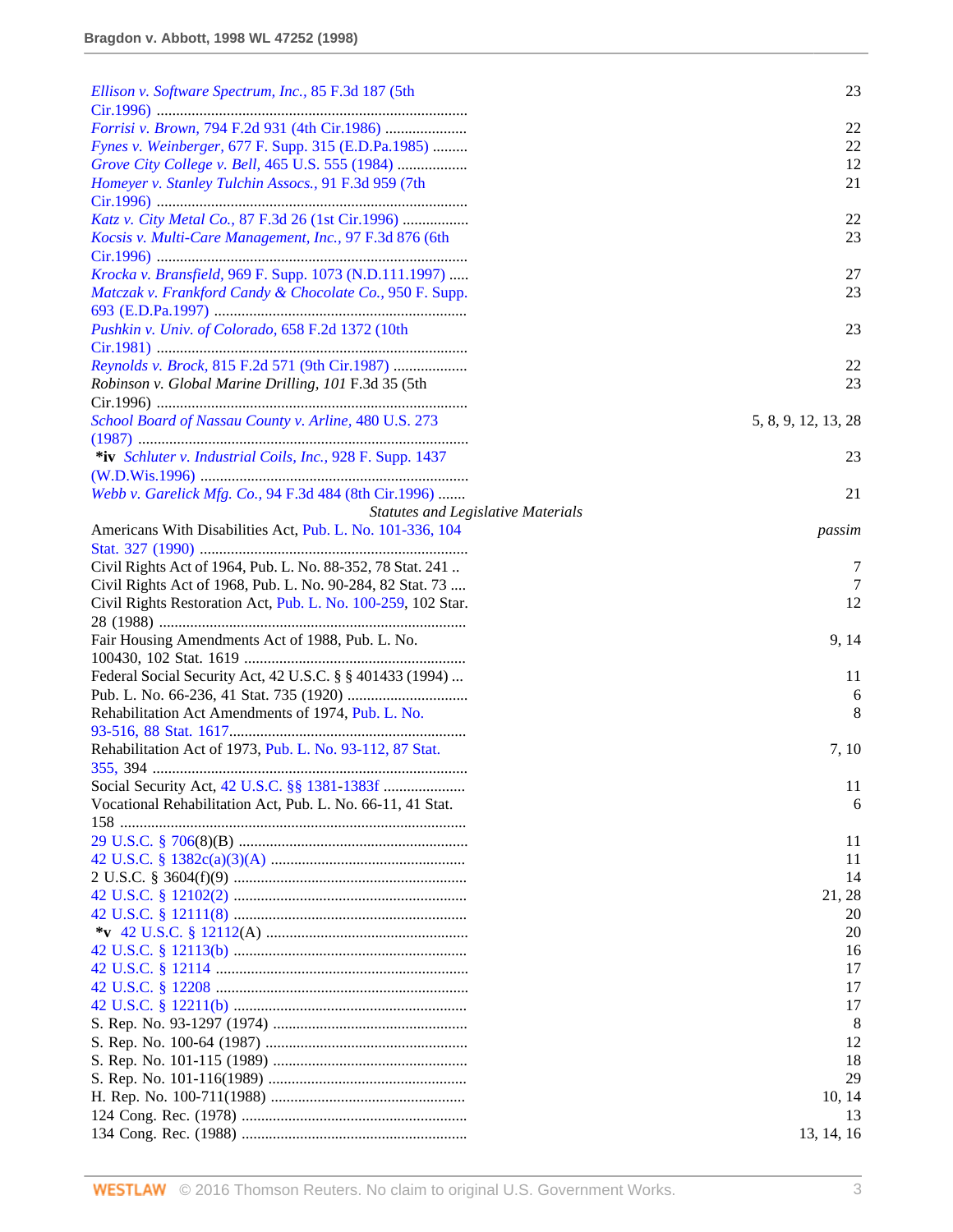|                                                               | 16, 17         |
|---------------------------------------------------------------|----------------|
|                                                               | 16, 18, 19, 29 |
| <b>Federal Regulations</b>                                    |                |
|                                                               | 9, 21<br>9     |
| 46 Fed. Reg. 22,677 (1977), reprinted in 45 C.F.R. § 84,      | 9              |
|                                                               |                |
|                                                               | 19             |
| <b>Other Authorities</b>                                      |                |
| Aids Fears Drop in U.S., Poll Shows, Reuters Newswire         | 27             |
|                                                               |                |
| Gary L. Albrecht, The Disability Business: Rehabilitation in  | 6              |
|                                                               |                |
| *vi American Dietetic Association & Canadian Dietetic         | 26             |
| Association, Nutrition Intervention In The Care of Persons    |                |
| With Human Immunodeficiency Virus Infection (1998),           |                |
|                                                               |                |
| Aric Press, A Victory for AIDS Victims, Newsweek, Mar.        | 12             |
| 16, 1987 ………………………………………………………………………                          |                |
| Robert L. Burgdorf, Jr., Disability Discrimination In         | 10             |
|                                                               |                |
| Scott Burris, <i>Dental Discrimination Against the HIV-</i>   | 29             |
| Infected: Empirical Data, Law and Public Policy, 13 Yale J.   |                |
|                                                               |                |
| Centers for Disease Control and Prevention,                   | 25             |
| Cryptosporidium: A Guide for Persons with HIV/AIDS            |                |
| (1998), available at www.cdc.gov/nchstp/hiv_aids/pubs/        |                |
|                                                               |                |
| Department of Health and Human Services, HIV Infection        | 25             |
| and AIDS: Are You at Risk?, available at www.cdcnac.org/      |                |
| Matthew Diller, <i>Entitlement and Exclusion: The Role of</i> | 11             |
| Disability in the Social Welfare System, 44 UCLA L. Rev.      |                |
|                                                               |                |
| Jonathan C. Drimmer, Cripples, Overcomers, and Civil          | 7              |
| Rights: Tracing the Evolution of Federal Legislation and      |                |
| Social Policy for People with Disabilities, 40 UCLA L. Rev.   |                |
|                                                               |                |
|                                                               | 27             |
|                                                               | 24             |
| *vii Chai R. Feldblum, Antidiscrimination Requirements        | 20             |
| of the ADA, in Implementing the Americans with                |                |
| Disabilities Act (Lawrence O. Gostin & Henry A. Beyer         |                |
|                                                               |                |
| Chai R. Feldblum, Federal Legislation Protecting Civil        | 12             |
| Rights of People with AIDS, in AIDS and the Courts (Clark     |                |
|                                                               |                |
| Chai R. Feldblum, Medical Examinations and Inquiries          | 17, 29         |
| Under the Americans with Disabilities Act: A View from the    |                |
|                                                               |                |
| James G. Frierson, Heads You Lose, Tails You Lose: A          | 23             |
| Disturbing Judicial Trend in Defining Disability, Lab. L.J.,  |                |
|                                                               |                |
| Harrison's Principles of Internal Medicine (Isselbacher et    | 21             |
| Stanley Herr, Rights and Advocacy for Retarded People         | 5              |
|                                                               |                |
|                                                               |                |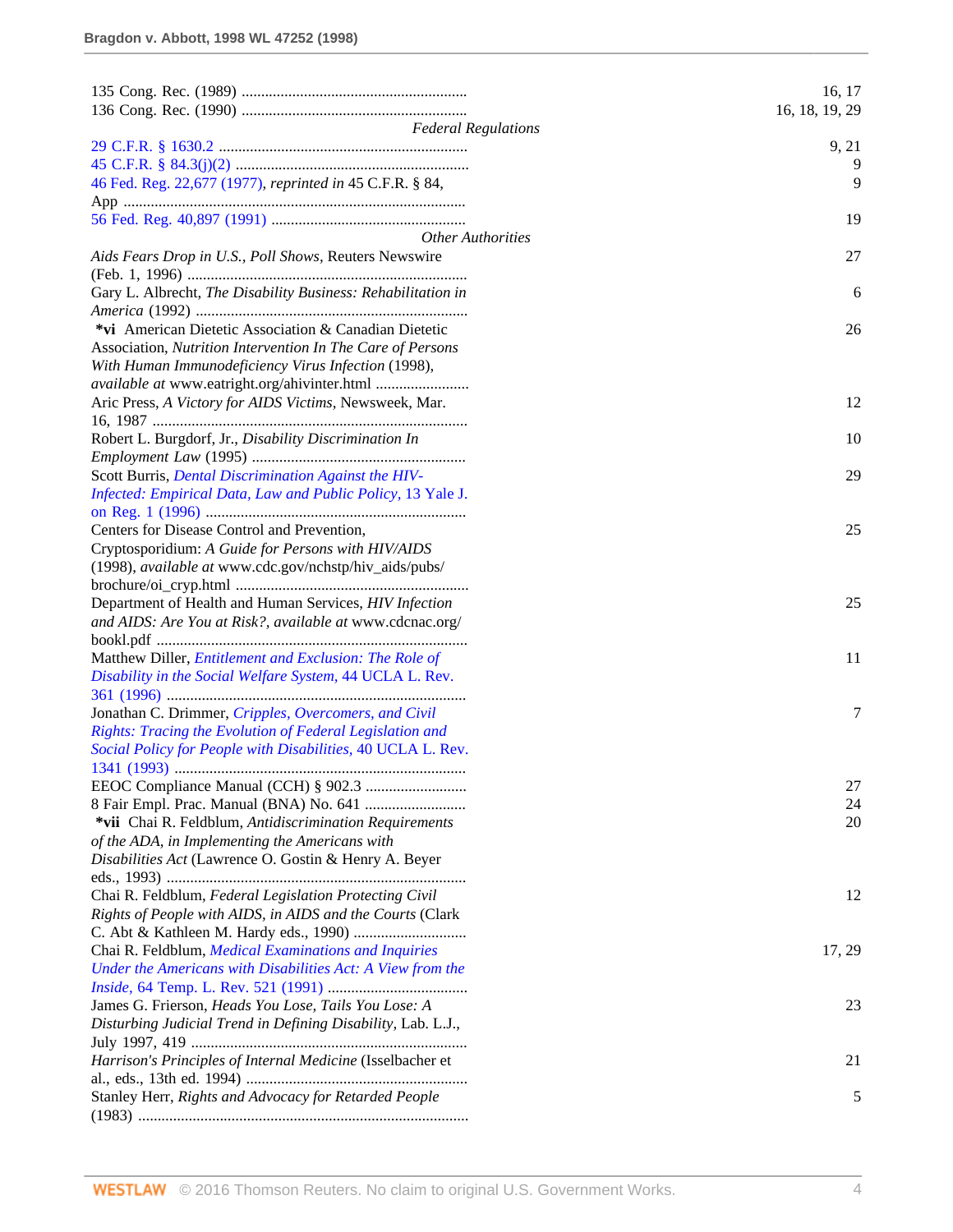| C.E. Lewis & K. Montgomery, Primary Care Physicians'                                                                | 29   |
|---------------------------------------------------------------------------------------------------------------------|------|
| Refusal to Care for Patients Infected with the Human                                                                |      |
| Immuno-deficiency, 156 Western J. Med. 36 (1992)                                                                    |      |
| Steven S. Locke, The Incredible Shrinking Protected Class:                                                          | 23   |
| Redefining the Scope of Disability Under the Americans                                                              |      |
| with Disabilities Act, 68 U. Colo. L. Rev. 105 (1997)                                                               |      |
| Paul K. Longmore, Medical Decision Making and People                                                                | 29   |
| with Disabilities: A Clash of Cultures, 23 J.L. Med. &                                                              |      |
|                                                                                                                     |      |
| *viii National AIDS Fund Survey Finds HIV-                                                                          | 27   |
| Positive Employees May Face Continuing Workplace                                                                    |      |
| Discrimination, PR Newswire (Oct. 28, 1997)                                                                         |      |
| National Disability Law Reporter, Defining "Disability"                                                             | 23   |
|                                                                                                                     |      |
| National Institutes of Health, Report of the NIH Panel to                                                           | 23   |
| Define Principles of Therapy of HIV Infection (1997)                                                                |      |
| On the Road Between Euphoria and Failure, Project Inform: Perspective, November 1997 available at www.projinfo.org/ |      |
| pub/23/euphoria.html 26                                                                                             |      |
| Kim Painter, People Less Judgmental, Fearful About AIDS,                                                            | 27   |
|                                                                                                                     |      |
| David Rothman, The Discovery of the Asylum: Social Order                                                            | 5    |
|                                                                                                                     |      |
| Richard Scotch, From Good Will to Civil Rights:                                                                     | 6, 7 |
| Transforming Federal Disability Policy (1984)                                                                       |      |
| Rhoda S. Sperling, et al., Maternal Viral Load, Zidovudine                                                          | 24   |
| Treatment, and the Risk of Transmission of Human                                                                    |      |
| Immunodeficiency Virus Type 1 from Mother to Infant, 335                                                            |      |
|                                                                                                                     |      |
| United States Commission on Civil Rights, Accommodating                                                             | 5, 6 |
|                                                                                                                     |      |

### **\*1 INTEREST OF THE** *AMICI CURIE*

<span id="page-4-0"></span>The *amici curiae*<sup>[1](#page-19-0)</sup> joining this brief-AIDS Action Council, AIDS National Interfaith Network, American Association On Mental Retardation, American Association Of Retired Persons, American Civil Liberties Union, American Council Of The Blind, American Foundation For AIDS Research, American Congress Of Community Supports & Employment Services, AIDS Legal Referral Panel Of The San Francisco Bay Area, American Foundation For The Blind, American Network Of Community Options And Resources, Americans For Democratic Action, Inc., Americans With Disabilities Vote, The Arc Of The United States, Bay Area Lawyers For Individual Freedom, Bazelon Center For Mental Health Law, Blinded Veterans Association, Center For Law In The Public Interest, Center For Women Policy Studies, Children And Adults With Attention Deficit Disorders, Cities Advocating Emergency AIDS Relief Coalition, Coalition For The Homeless, Committee For Children, Disability Rights Council Of Greater Washington, Employment Law Center, Evangelical Lutheran Church In America, Gay And Lesbian Medical Association, Gay Men's Health Crisis, Human Rights Campaign, International Conference On Transgender Law & Employment Policy, Lawyers For Human Rights, Learning Disabilities Association Of America, Legal Action Center, National Association Of People With AIDS, National Association Of Protection And Advocacy Systems, National Association Of Social Workers, Inc., National Center For Lesbian Rights, National Council Of The Churches Of Christ (USA), National Council Of Jewish Women, Inc., National **\*2** Employment Lawyers Association, National Gay And Lesbian Task Force, National Health Law Program, Inc., National Hemophilia Foundation, National Latino/a Lesbian And Gay Organization, National Lesbian And Gay Health Association, National Lesbian And Gay Law Association, National Minority AIDS Council, National Multiple Sclerosis Society, National Native American AIDS Prevention Center, National Organization On Disability, National Organization For Rare Disorders, Inc., National Parent Network On Disabilities, National Therapeutic Recreation Society, New York Lawyers For The Public Interest, Inc., Nish, Project Inform, RESOLVE, Title II Community AIDS Network, and Union Of American Hebrew Congregations-consist of a range of organizations that represent individuals with disabilities, including HIV infection. A number of the organizations provide direct services and/or advocacy to people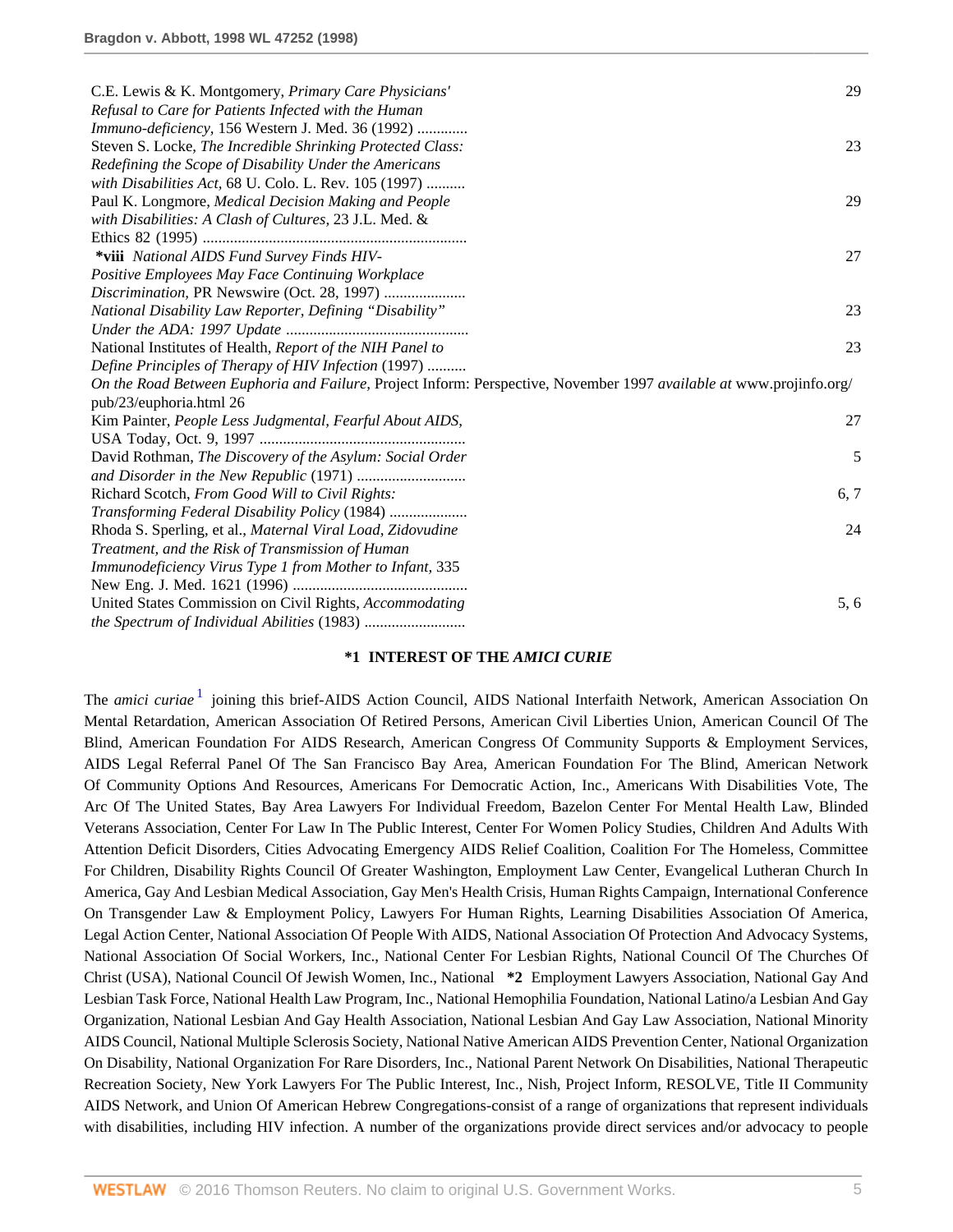with AIDS and HIV infection, a number provide direct services and/or advocacy to people with a range of disabilities, and a number advance the rights of women, youth, older persons, or various ethnic or religious groups. A short description of each of the *amici* appears in the Appendix.

The *amici* share a commitment to eradicating the dehumanizing and debilitating discrimination faced by people with disabilities, many of whom are members of the *amici* organizations. We therefore have a keen interest in the effective implementation of the Americans with Disabilities Act (ADA) through affirmance of the decision below. Moreover, over the past decade, many of the *amici* have worked together to seek congressional passage of legislation addressing the pernicious discrimination faced by people with disabilities, and to oppose efforts to exclude people with HIV from such legislative enactments. Thus, many of us bring to this Court's attention a unique perspective and knowledge of history concerning legislation such as the Civil Rights Restoration Act of 1987, the Fair Housing Amendments Act **\*3** of 1988, and, finally, the Americans With Disabilities Act of 1990-the most important civil rights legislation for people with disabilities. Petitioner offers an interesting, but completely erroneous, account of the political struggle that preceded coverage of people with HIV infection under the ADA. (Pet. Brief at 19-27.) Our organizations were present during the struggle to pass the ADA, and we are acutely aware of how controversial issues were resolved during passage of that law.

Because of the services we provide to people with AIDS and HIV infection and/or people with disabilities generally, and because of the civil rights protection we seek for a range of individuals, *amici* also have a unique understanding of the purpose and role of anti-discrimination laws. We bring to this Court an assessment of how the law can be appropriately implemented to serve its purpose of bringing millions of individuals with disabilities into the mainstream of American life.

#### SUMMARY OF THE ARGUMENT

Governmental policy towards people with disabilities has evolved during our Nation's history. While people with disabilities were once seen solely as objects of disapproval, pity, or rehabilitation, governmental policy over the past 30 years has reflected a growing commitment to viewing people with disabilities as deserving of a civil right to participate in the mainstream of society.

Under this civil rights model, Congress has established protection for individuals with a range of impairments who experience limitations in society. These limitations may arise directly from physical or [mental impairments](http://www.westlaw.com/Link/Document/FullText?entityType=disease&entityId=Ic94ca545475411db9765f9243f53508a&originationContext=document&transitionType=DocumentItem&contextData=(sc.Default)&vr=3.0&rs=cblt1.0), or may arise because of societal responses to such impairments. In either case, the definition of "disability" used by Congress has been **\*4** precisely drawn to provide civil rights protection to a wide range of individuals with physical and mental impairments-not just to those with "traditional" handicaps.

Because of political realities, Congress has also been forced to confront directly whether people with AIDS and asymptomatic HIV infection should be included in the group of individuals provided civil rights protection. On three separate occasions, Congress had chosen to reaffirm coverage for people with AIDS and HIV infection among the covered group of people with disabilities.

Putting Congressional intent aside, the language used by Congress to define "disability" effectively covers a range of serious physical or [mental impairments,](http://www.westlaw.com/Link/Document/FullText?entityType=disease&entityId=Ic94ca545475411db9765f9243f53508a&originationContext=document&transitionType=DocumentItem&contextData=(sc.Default)&vr=3.0&rs=cblt1.0) including asymptomatic HIV infection. The inherent characteristics of certain impairments eliminate the need for proving, in each individual case, that the impairment limits a particular life activity of that individual. Scientific evidence, and in some cases common sense, tells us that certain impairments almost always substantially limit one or more major life activities. HIV infection falls into such a category. Receiving the news that one is infected with a virus that systematically destroys one's immune defenses from the moment of infection, and will ultimately leave one vulnerable to an untimely death, substantially limits the major life activities of reproduction, sexual intimacy, caring for one's self, interaction with others, and most fundamentally, life itself.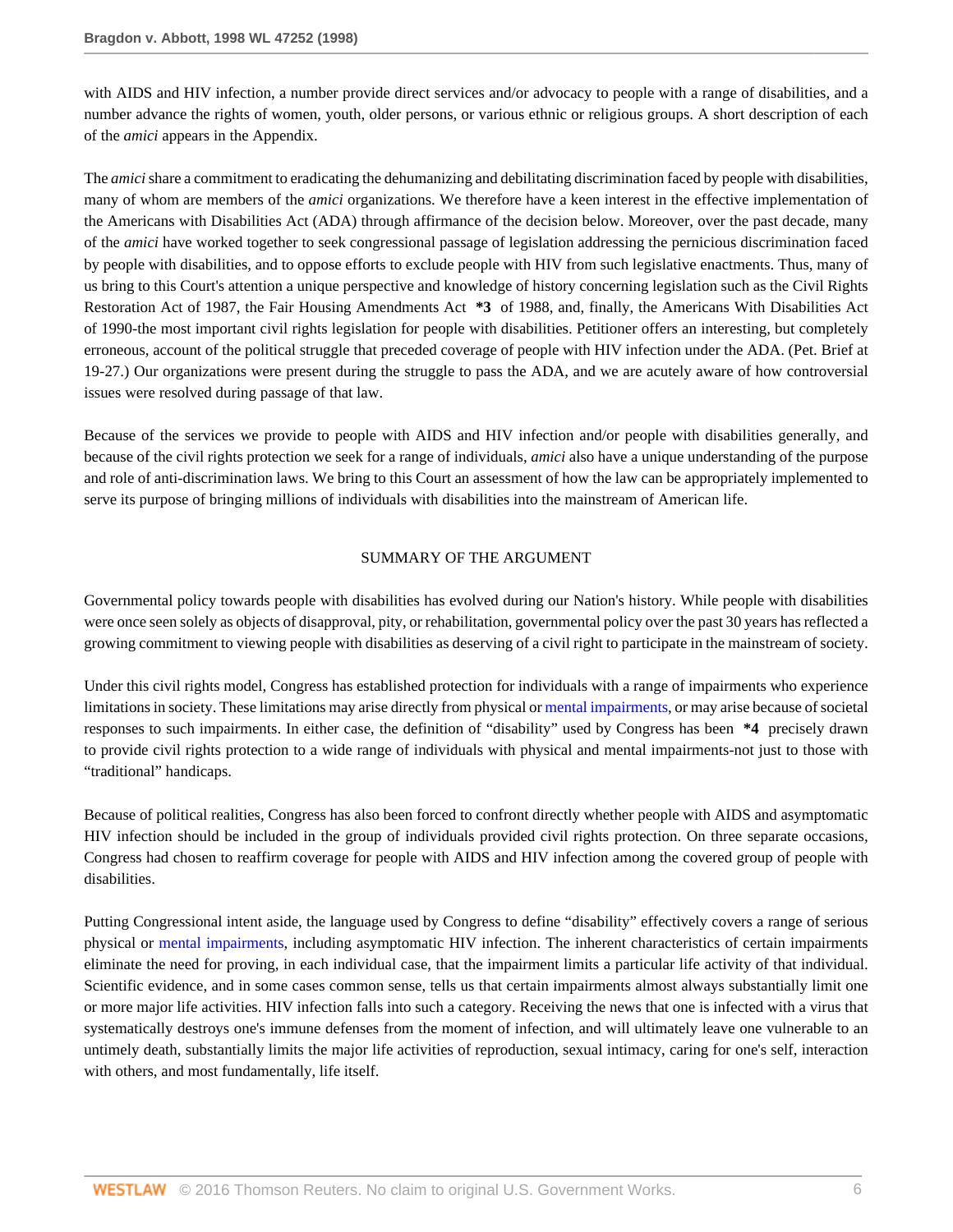#### <span id="page-6-2"></span><span id="page-6-1"></span>**ARGUMENT**

# **I. THE DEFINITION OF DISABILITY UNDER THE AMERICANS WITH DISABILITIES ACT IS INTENTIONALLY BROAD TO ACHIEVE THE CIVIL RIGHTS PURPOSES OF THE LAW.**

The Americans with Disabilities Act (ADA) represents a simple yet revolutionary notion: people with disabilities are **\*5** part of the mainstream of America, and thus have a civil right to participate in the range of services, benefits, and employment opportunities that make up our society. The definition of a "person with a disability" under the ADA is formulated precisely to achieve inclusion of the full range of individuals who need and deserve such civil rights protection.

Individuals with disabilities who need civil rights protection are not only those who have impairments that give rise directly to specific physical and mental limitations. Rather, many individuals with disabilities are limited because of a complex interplay between the actual limiting aspects of their impairments and the societal limitations that arise because of the responses of others to such impairments. Thus, the definition of "disability" under civil rights laws has been carefully formulated to encompass both sources of limitation.<sup>[2](#page-19-1)</sup>

<span id="page-6-0"></span>A civil rights model, with an accompanying broad definition of disability, has not always formed the basis of governmental policy toward people with disabilities. Through much of the 1800s and into the mid-1900s, people with disabilities were seen as useless and dependent, hidden and excluded from society, first in private homes and subsequently in institutions.<sup>[3](#page-19-2)</sup> Governmental policy towards people with disabilities consisted primarily of paying for their care in institutions, and occasionally supporting efforts to reform the institutions. In the late 1800s and early 1900s, the **\*6** government tolerated (and even encouraged) a eugenics movement that resulted in the sterilization of hundreds of people with disabilities. <sup>[4](#page-19-3)</sup> Pity, exclusion and shame were the pervasive attitudes toward people with disabilities.

<span id="page-6-3"></span>With the return of veterans from the First World War, a governmental policy of vocational rehabilitation for people with disabilities began to supplement the existing approach of pity and exclusion. In 1918, Congress passed the first federal law mandating vocational rehabilitation programs for veterans with disabilities, and two years later, extended such programs to civilians.<sup>[5](#page-19-4)</sup> Over the next fifty years, Congress would continue to expand and support vocational rehabilitation programs for a range of people with disabilities. [6](#page-19-5)

<span id="page-6-4"></span>The definition of "handicapped individual," which remained virtually unchanged from the Vocational Rehabilitation Act of 1920 until enactment of the Rehabilitation Act of 1973, was tailored to fit the purposes of rehabilitation programs. Thus, a handicapped individual was defined as "any individual who (A) has a physical or [mental disability](http://www.westlaw.com/Link/Document/FullText?entityType=disease&entityId=Ic94ca545475411db9765f9243f53508a&originationContext=document&transitionType=DocumentItem&contextData=(sc.Default)&vr=3.0&rs=cblt1.0) which for such individual constitutes or results in a substantial handicap to employment and (B) can reasonably be **\*7** expected to benefit in terms of employability from vocational rehabilitation services ..."

<span id="page-6-6"></span><span id="page-6-5"></span>During the 1960s, the modern civil rights movements for African-Americans and for women gathered momentum. These movements were premised on the belief that all individuals deserve to be treated equally and with dignity in our society, regardless of their race, gender or religion. <sup>[8](#page-19-7)</sup> During this time, people with disabilities began to demand more autonomy in their lives, starting an "independent living" movement and rejecting the notion that disability equaled dependence.

<span id="page-6-10"></span><span id="page-6-9"></span><span id="page-6-8"></span><span id="page-6-7"></span>People with disabilities were not included in the first wave of civil rights legislation.<sup>[10](#page-19-9)</sup> When Congress reauthorized federal rehabilitation programs in 1973, however, it included a provision prohibiting discrimination against a "qualified handicapped individual" on the part of any program or activity that received federal funds.<sup>[11](#page-19-10)</sup> Realizing that its original definition of "handicapped individual" was too narrow to **\*8** achieve the civil rights goal embodied in Section 504, [12](#page-19-11) Congress passed a new definition of "handicapped individual" solely for purposes of Titles IV and V of the Rehabilitation Act: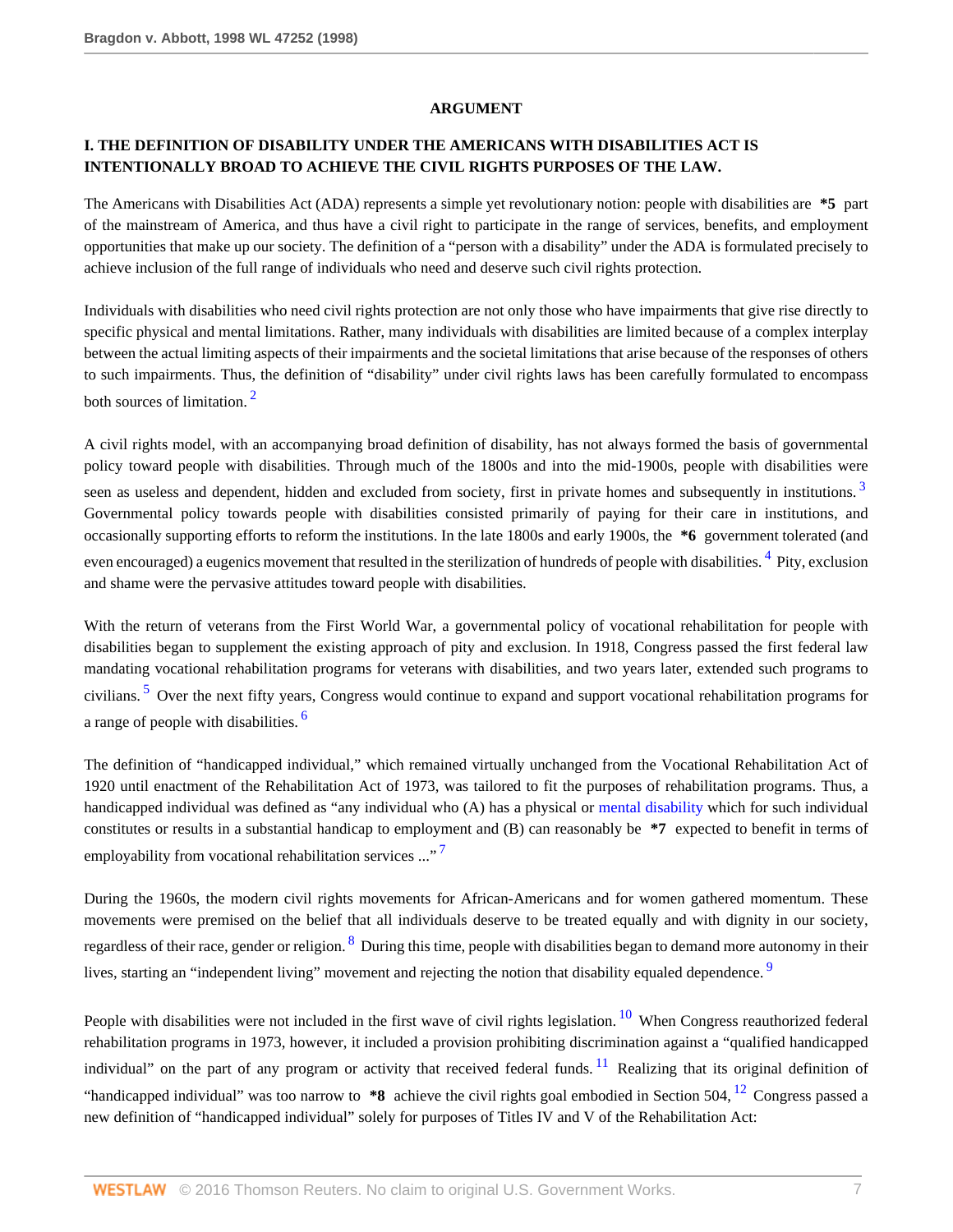<span id="page-7-0"></span>[A]ny person who (A) has a physical or [mental impairment](http://www.westlaw.com/Link/Document/FullText?entityType=disease&entityId=Ic94ca545475411db9765f9243f53508a&originationContext=document&transitionType=DocumentItem&contextData=(sc.Default)&vr=3.0&rs=cblt1.0) which substantially limits one or more of such person's major life activities, (B) has a record of such an impairment, or  $(C)$  is regarded as having such an impairment.  $13$ 

<span id="page-7-2"></span><span id="page-7-1"></span>This new definition of disability reflected Congress' understanding that individuals with a range of physical and [mental](http://www.westlaw.com/Link/Document/FullText?entityType=disease&entityId=Ic94ca545475411db9765f9243f53508a&originationContext=document&transitionType=DocumentItem&contextData=(sc.Default)&vr=3.0&rs=cblt1.0) [impairments](http://www.westlaw.com/Link/Document/FullText?entityType=disease&entityId=Ic94ca545475411db9765f9243f53508a&originationContext=document&transitionType=DocumentItem&contextData=(sc.Default)&vr=3.0&rs=cblt1.0) (and not simply individuals with "traditional" handicaps) often faced discrimination when they sought to participate in society.  $14$  The definition also recognized that individuals could be "handicapped" either as a result of real physical or mental limitations that flowed from impairments and/or as a result of societal responses to such impairments. <sup>[15](#page-19-14)</sup> Thus, Congress adopted a new, functional definition of handicap-one that extended coverage to individuals based on the range of effects various physical or mental conditions could have on the basic functions of life.

<span id="page-7-3"></span>It fell to the Department of Health, Education, and Welfare (HEW) to delineate in regulations how Congress' new functional definition would be applied. HEW's regulations reflected its understanding of the balance Congress had struck **\*9** in the new definition of "handicap." Recognizing that Congress had chosen to extend civil rights protection to those with "non-traditional" handicaps, HEW offered examples such as epilepsy, [cancer](http://www.westlaw.com/Link/Document/FullText?entityType=disease&entityId=Iaf34f5c3475411db9765f9243f53508a&originationContext=document&transitionType=DocumentItem&contextData=(sc.Default)&vr=3.0&rs=cblt1.0), [heart disease,](http://www.westlaw.com/Link/Document/FullText?entityType=disease&entityId=Ibe73170c475411db9765f9243f53508a&originationContext=document&transitionType=DocumentItem&contextData=(sc.Default)&vr=3.0&rs=cblt1.0) [diabetes,](http://www.westlaw.com/Link/Document/FullText?entityType=disease&entityId=Ibf435f3e475411db9765f9243f53508a&originationContext=document&transitionType=DocumentItem&contextData=(sc.Default)&vr=3.0&rs=cblt1.0) and emotional illness as conditions that could be covered, assuming they were serious enough to affect an individual's life activities. <sup>[16](#page-19-15)</sup> At the same time, HEW emphasized that the statutory language of the first prong of the definition precluded coverage of trivial medical conditions as disabilities, such as [bruised elbows](http://www.westlaw.com/Link/Document/FullText?entityType=injury&entityId=Iafb06707475411db9765f9243f53508a&originationContext=document&transitionType=DocumentItem&contextData=(sc.Default)&vr=3.0&rs=cblt1.0) and common colds, because these impairments were not sufficiently serious to limit such individuals' activities on an ongoing basis.<sup>[17](#page-19-16)</sup>

<span id="page-7-5"></span><span id="page-7-4"></span>Congress manifested its recognition of the broad scope of the three-prong definition of "handicap" and "disability" as it began to expand civil rights protection for people with disabilities. In the Fair Housing Amendments Act of 1988, Congress took a significant step forward by extending \*10 protection for people with disabilities in the sale or rental of private housing. <sup>[18](#page-19-17)</sup> In this law, Congress used the same definition of "handicap" as in Section 504, and contemplated that individuals with a similar range of physical and [mental impairments](http://www.westlaw.com/Link/Document/FullText?entityType=disease&entityId=Ic94ca545475411db9765f9243f53508a&originationContext=document&transitionType=DocumentItem&contextData=(sc.Default)&vr=3.0&rs=cblt1.0) would be protected under the law. <sup>[19](#page-19-18)</sup>

<span id="page-7-8"></span><span id="page-7-7"></span><span id="page-7-6"></span>Similarly, when Congress enacted the Americans with Disabilities Act (ADA), it used the same definition set forth in Section 504-this time defining the term "disability." <sup>[20](#page-19-19)</sup> By this point, courts had afforded the protection of Section 504 to individuals with a wide range of impairments, including [heart disease,](http://www.westlaw.com/Link/Document/FullText?entityType=disease&entityId=Ibe73170c475411db9765f9243f53508a&originationContext=document&transitionType=DocumentItem&contextData=(sc.Default)&vr=3.0&rs=cblt1.0) [breast cancer,](http://www.westlaw.com/Link/Document/FullText?entityType=disease&entityId=Ib73a5554475411db9765f9243f53508a&originationContext=document&transitionType=DocumentItem&contextData=(sc.Default)&vr=3.0&rs=cblt1.0) [manic depressive illness](http://www.westlaw.com/Link/Document/FullText?entityType=disease&entityId=Iad9f3ab7475411db9765f9243f53508a&originationContext=document&transitionType=DocumentItem&contextData=(sc.Default)&vr=3.0&rs=cblt1.0), [dyslexia,](http://www.westlaw.com/Link/Document/FullText?entityType=disease&entityId=Ib0dcb27b475411db9765f9243f53508a&originationContext=document&transitionType=DocumentItem&contextData=(sc.Default)&vr=3.0&rs=cblt1.0) [multiple sclerosis,](http://www.westlaw.com/Link/Document/FullText?entityType=disease&entityId=Ic5e7a876475411db9765f9243f53508a&originationContext=document&transitionType=DocumentItem&contextData=(sc.Default)&vr=3.0&rs=cblt1.0) and [Crohn's disease.](http://www.westlaw.com/Link/Document/FullText?entityType=disease&entityId=Ibdaf9fd0475411db9765f9243f53508a&originationContext=document&transitionType=DocumentItem&contextData=(sc.Default)&vr=3.0&rs=cblt1.0)<sup>[21](#page-19-20)</sup> Many of these cases were used by Congress to provide examples of the type of discrimination that would be prohibited under the ADA. [22](#page-19-21)

<span id="page-7-12"></span><span id="page-7-11"></span><span id="page-7-10"></span><span id="page-7-9"></span>Congress has thus deliberately and consistently employed a broad definition of "disability" for purposes of its civil rights statutes. Narrower statutes designed to provide cash  $*11$  benefits for those too disabled to work  $^{23}$  $^{23}$  $^{23}$  or to establish vocational rehabilitation programs  $^{24}$  $^{24}$  $^{24}$  appropriately include definitions of disability narrowly tailored to the purposes of those laws.  $^{25}$  $^{25}$  $^{25}$  By contrast, civil rights laws appropriately use an inclusive functional definition of disability. Such a definition is essential if these laws are to achieve their basic goal: ensuring that all individuals with physical or [mental disabilities,](http://www.westlaw.com/Link/Document/FullText?entityType=disease&entityId=Ic94ca545475411db9765f9243f53508a&originationContext=document&transitionType=DocumentItem&contextData=(sc.Default)&vr=3.0&rs=cblt1.0) whether actual, past, or perceived, can participate fully in the mainstream of society.

# **II. CONGRESS EXPLICITLY REJECTED ATTEMPTS TO EXCLUDE PEOPLE WITH AIDS AND ASYMPTOMATIC HIV INFECTION FROM THE DEFINITION OF DISABILITY.**

<span id="page-7-13"></span>Although Congress deliberately provided that individuals with a range of physical and [mental impairments](http://www.westlaw.com/Link/Document/FullText?entityType=disease&entityId=Ic94ca545475411db9765f9243f53508a&originationContext=document&transitionType=DocumentItem&contextData=(sc.Default)&vr=3.0&rs=cblt1.0) would receive civil rights protection, specific proposals forced Members of Congress to vote directly on the question of **\*12** whether people with AIDS and asymptomatic HIV infection should be entitled to such coverage as well.  $^{26}$  $^{26}$  $^{26}$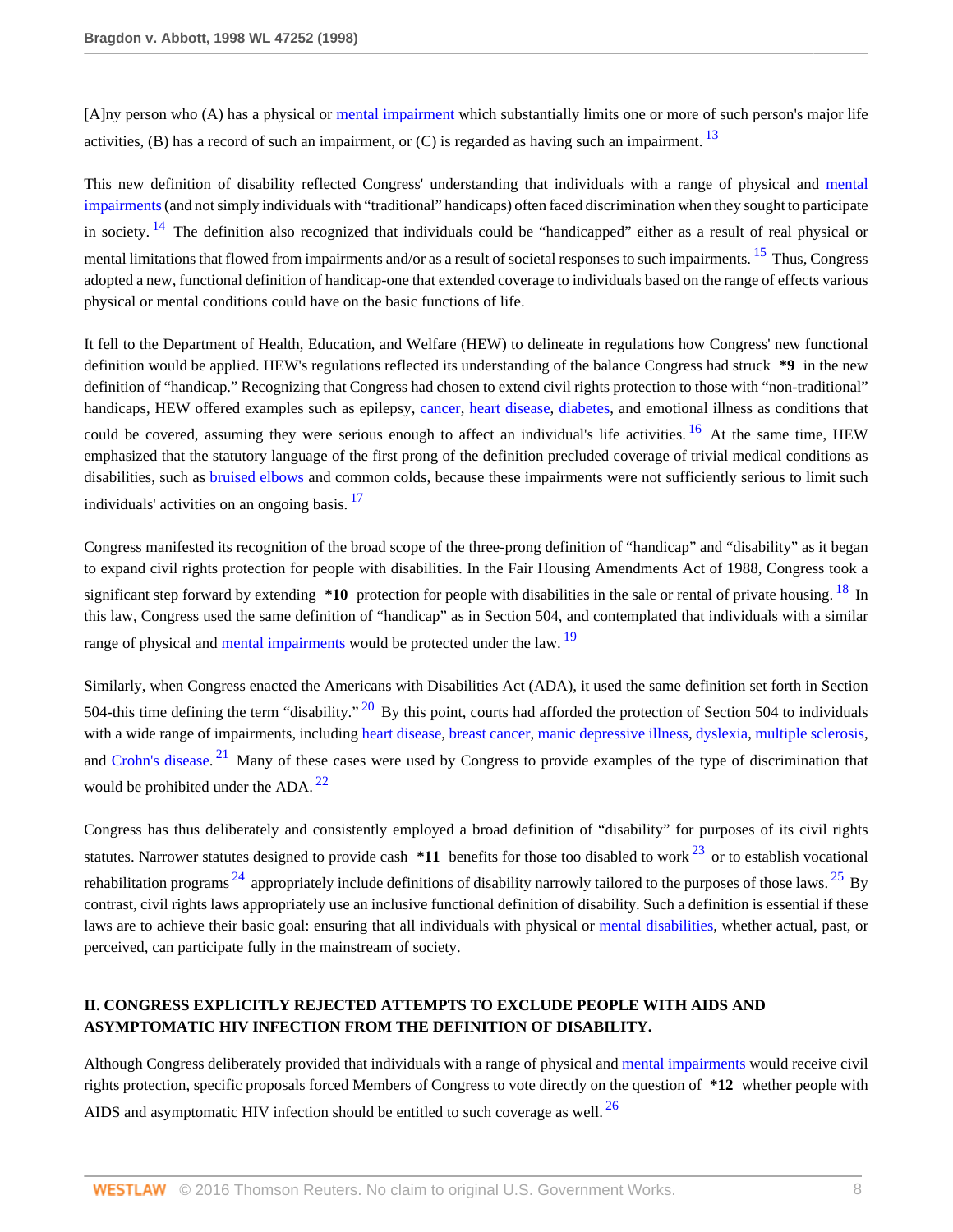<span id="page-8-1"></span><span id="page-8-0"></span>The first Congressional effort to exclude people with AIDS and HIV infection came in response to this Court's decision in *School Board of Nassau County v. Arline,* holding that a woman with [tuberculosis](http://www.westlaw.com/Link/Document/FullText?entityType=disease&entityId=Ic2ccfb5e475411db9765f9243f53508a&originationContext=document&transitionType=DocumentItem&contextData=(sc.Default)&vr=3.0&rs=cblt1.0) was covered under Section 504's definition of handicap. [27](#page-19-26) A few months after the decision in *Arline,* a Senate committee began consideration of the Civil Rights Restoration Act of 1987, a bill designed to broaden the meaning of "program or activity" under laws such as Section  $504.<sup>28</sup>$  $504.<sup>28</sup>$  $504.<sup>28</sup>$  During committee consideration, Senator Gordon Humphrey offered an amendment to exclude individuals with "contagious diseases" from coverage under Section 504. [29](#page-20-1) The explicit goal of the amendment was to overturn this Court's decision in *Arline.* [30](#page-20-2)

<span id="page-8-4"></span><span id="page-8-3"></span><span id="page-8-2"></span>Senator Humphrey's amendment was defeated by a vote of 2-14.<sup>[31](#page-20-3)</sup> Six months later when the full Senate began \*13 consideration of the bill, Senator Humphrey and Senator Tom Harkin, Chair of the Senate Subcommittee on Disability, had reached a compromise. The two Senators jointly offered an amendment patterned directly on the *Arline* decision and a provision that had been added by Congress a decade previously with regard to drug addicts and alcoholics: individuals with contagious diseases or infections who posed a *direct threat* to others would not be covered under Section 504. [32](#page-20-4)

<span id="page-8-6"></span><span id="page-8-5"></span>The compromise provision specifically included the term "contagious disease *or infection.*" The latter phrase was added to include within the ambit of the provision those who were simply infected with a contagious disease-such as those infected with HIV. Indeed, several Members of Congress specifically noted the inclusion of HIV-infected individuals in the provision in stating their acquiescence to it. [33](#page-20-5) Those who *opposed* the bill, as amended, also focused on the fact that both people with AIDS and HIV infection would remain covered under Section 504.<sup>[34](#page-20-6)</sup>

<span id="page-8-9"></span><span id="page-8-8"></span><span id="page-8-7"></span>**\*14** Shortly after Congress passed the final version of the Civil Rights Restoration Act, it took up the Fair Housing Amendments Act of 1988, which provided civil rights protection for people with disabilities.<sup>[35](#page-20-7)</sup> What followed was an almost identical replay of the debate concerning coverage of people with AIDS and HIV infection. In the House Judiciary Committee, Congressman William Dannemeyer offered an amendment to exclude people with "any infectious, contagious, or communicable disease whether or not such disease causes a physical or [mental impairment](http://www.westlaw.com/Link/Document/FullText?entityType=disease&entityId=Ic94ca545475411db9765f9243f53508a&originationContext=document&transitionType=DocumentItem&contextData=(sc.Default)&vr=3.0&rs=cblt1.0).<sup>"[36](#page-20-8)</sup> As a substitute to that amendment, the Committee added a provision that dwellings need not be made available to an individual "whose tenancy would constitute a direct threat to the health or safety of others." [37](#page-20-9)

<span id="page-8-12"></span><span id="page-8-11"></span><span id="page-8-10"></span>When the full House of Representatives took up the bill, Congressman Dan Burton offered an amendment providing the term "handicap" does "not include any current infection with the etiologic agent for the [acquired immune deficiency](http://www.westlaw.com/Link/Document/FullText?entityType=disease&entityId=Ibb976e1a475411db9765f9243f53508a&originationContext=document&transitionType=DocumentItem&contextData=(sc.Default)&vr=3.0&rs=cblt1.0) syndrome."<sup>[38](#page-20-10)</sup> Congressman Dannemeyer offered an addition to Burton's amendment, providing the term "handicap" would not include "any infectious, contagious, or communicable **\*15** disease whether or not such disease causes a physical or [mental impairment](http://www.westlaw.com/Link/Document/FullText?entityType=disease&entityId=Ic94ca545475411db9765f9243f53508a&originationContext=document&transitionType=DocumentItem&contextData=(sc.Default)&vr=3.0&rs=cblt1.0)." [39](#page-20-11) Congressman Dannemeyer explained these amendments were necessary to ensure landlords would have the freedom to deny housing to individuals infected with HIV.  $40$ 

<span id="page-8-15"></span><span id="page-8-14"></span><span id="page-8-13"></span>During the debate on these two amendments, it was apparent to all participants that people with AIDS, *and people* with *asymptomatic HIV infection*, would continue to be covered under the Act if these amendments failed. <sup>[41](#page-20-13)</sup> Indeed, it was precisely the need to protect both people with AIDS and people with asymptomatic HIV infection that spurred Members of Congress to oppose the two amendments. <sup>[42](#page-20-14)</sup> Several Members of Congress referred to a recent Presidential Commission recommendation urging civil rights protection for individuals with symptomatic and asymptomatic HIV infection, and to Vice President George Bush's endorsement **\*16** of that recommendation. <sup>[43](#page-20-15)</sup> Both the Burton and Dannemeyer amendments were rejected by the House of Representatives. [44](#page-20-16)

<span id="page-8-17"></span><span id="page-8-16"></span>By the time Congress took up consideration of the Americans with Disabilities Act (ADA), it was well aware of the debate surrounding anti-discrimination protection for individuals with both AIDS and asymptomatic HIV infection. Following the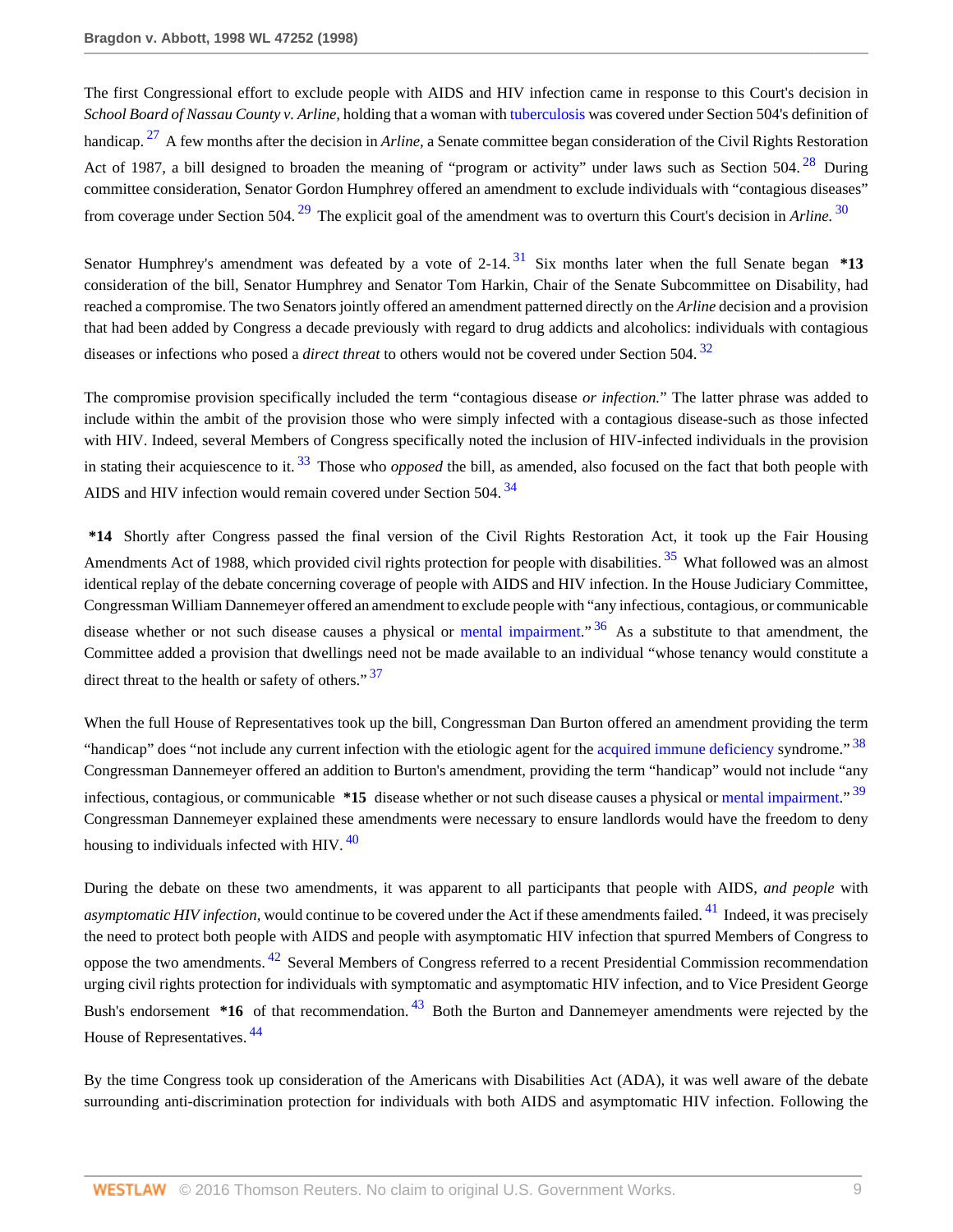<span id="page-9-0"></span>precedent that was now established, the ADA introduced in May 1989 included at the outset a "direct threat" provision targeted at individuals with contagious diseases or infections. [45](#page-20-17)

Many organizations, including many *amici,* anticipated that as in prior years, an amendment might be offered to exclude people with AIDS and HIV infection from coverage under the ADA. Thus, before the Senate considered the ADA, over 50 organizations, representing AIDS, disability, civil rights, and religious groups, sent letters to every Senator **\*17** urging that the ADA continue to protect "people with AIDS and HIV infection." <sup>[46](#page-20-18)</sup>

<span id="page-9-5"></span><span id="page-9-4"></span><span id="page-9-3"></span><span id="page-9-2"></span><span id="page-9-1"></span>In fact, no general attack on coverage of people with AIDS and HIV infection materialized on the Senate floor. While some Senators were displeased with the Act's coverage of such individuals,  $47$  the only individuals excluded from the ADA were those addicted to drugs,  $^{48}$  $^{48}$  $^{48}$  transvestites,  $^{49}$  $^{49}$  $^{49}$  and a group with selected mental and sexual disorders.  $^{50}$  $^{50}$  $^{50}$ 

<span id="page-9-6"></span>Petitioner's theory that the "politically controversial" issue of covering people with AIDS and HIV infection was resolved through a negotiated agreement to create conflicting legislative history, *see* Pet. Brief at 19-26, is fanciful and without any basis in reality. While there were many complicated, negotiated issues in the  $ADA$ ,  $51$  coverage of people with AIDS and asymptomatic HIV infection was not one of them. By this time, most Members of Congress were comfortable **\*18** with coverage of such individuals, and there was no negotiation regarding coverage of AIDS or HIV infection during the entire Senate consideration of the ADA.<sup>[52](#page-20-24)</sup>

<span id="page-9-7"></span>A targeted attack on coverage of individuals with AIDS and HIV infection did occur nine months later, when the House of Representatives considered the ADA. But it was not an attack that resulted in a negotiated settlement to include "express endorsements of the HUD regulations." Pet. Br. 25. Rather, it was a broad attack on all people with AIDS and HIV infection who worked in food handling jobs. An amendment was offered by Congressman Jim Chapman allowing an employer "to refuse to assign ... any employee with an [infectious or communicable disease](http://www.westlaw.com/Link/Document/FullText?entityType=disease&entityId=Ic63ad229475411db9765f9243f53508a&originationContext=document&transitionType=DocumentItem&contextData=(sc.Default)&vr=3.0&rs=cblt1.0) of public health significance to a job involving food handling...." [53](#page-21-0) The debate on the amendment reflected an assumption by all Members that, *absent* this amendment, the ADA would continue to cover *asynmptornatic HIV-infected* individuals working in food service jobs.<sup>[54](#page-21-1)</sup>

<span id="page-9-11"></span><span id="page-9-10"></span><span id="page-9-9"></span><span id="page-9-8"></span>**\*19** Congressman Chapman's amendment passed by a vote of 199-187 in May 1989. [55](#page-21-2) During the following two months, many of the *amici* and others engaged in an extensive effort to educate Congress and to lobby for the removal of this provision from the final version of the ADA. As a result of this effort, any Member of Congress who was not previously aware that the ADA, as currently written, covered people with AIDS and asymptomatic HIV infection, was likely to have been made aware of that fact. [56](#page-21-3) *Amici* were pleased with the outcome of that effort, as the final provision adopted in the ADA protected employees with AIDS and HIV infection in food handling jobs, just as they were protected in other positions where they pose no "direct threat" to others.  $57$ 

## <span id="page-9-12"></span>**III. CERTAIN SERIOUS MEDICAL CONDITIONS, INCLUDING ASYMPTOMATIC [HIV INFECTION,](http://www.westlaw.com/Link/Document/FullText?entityType=disease&entityId=Ic6518dc1475411db9765f9243f53508a&originationContext=document&transitionType=DocumentItem&contextData=(sc.Default)&vr=3.0&rs=cblt1.0) ALWAYS MEET THE STATUTORY DEFINITION OF A "DISABILITY."**

The language Congress used to define disability in the ADA effectively covers a range of serious physical and [mental](http://www.westlaw.com/Link/Document/FullText?entityType=disease&entityId=Ic94ca545475411db9765f9243f53508a&originationContext=document&transitionType=DocumentItem&contextData=(sc.Default)&vr=3.0&rs=cblt1.0) [impairments](http://www.westlaw.com/Link/Document/FullText?entityType=disease&entityId=Ic94ca545475411db9765f9243f53508a&originationContext=document&transitionType=DocumentItem&contextData=(sc.Default)&vr=3.0&rs=cblt1.0), including asymptomatic [HIV infection.](http://www.westlaw.com/Link/Document/FullText?entityType=disease&entityId=Ic6518dc1475411db9765f9243f53508a&originationContext=document&transitionType=DocumentItem&contextData=(sc.Default)&vr=3.0&rs=cblt1.0)

## **\*20 A. The Inherent Characteristics of Certain Impairments Eliminate Any Need for Proving the Impairment Limits a Particular Individual's Life Activities.**

Individualized assessment is central to the ADA's civil rights protection for people with disabilities. The ADA requires that individuals with disabilities be "qualified" for employment positions-that is, they must be able to perform the job's essential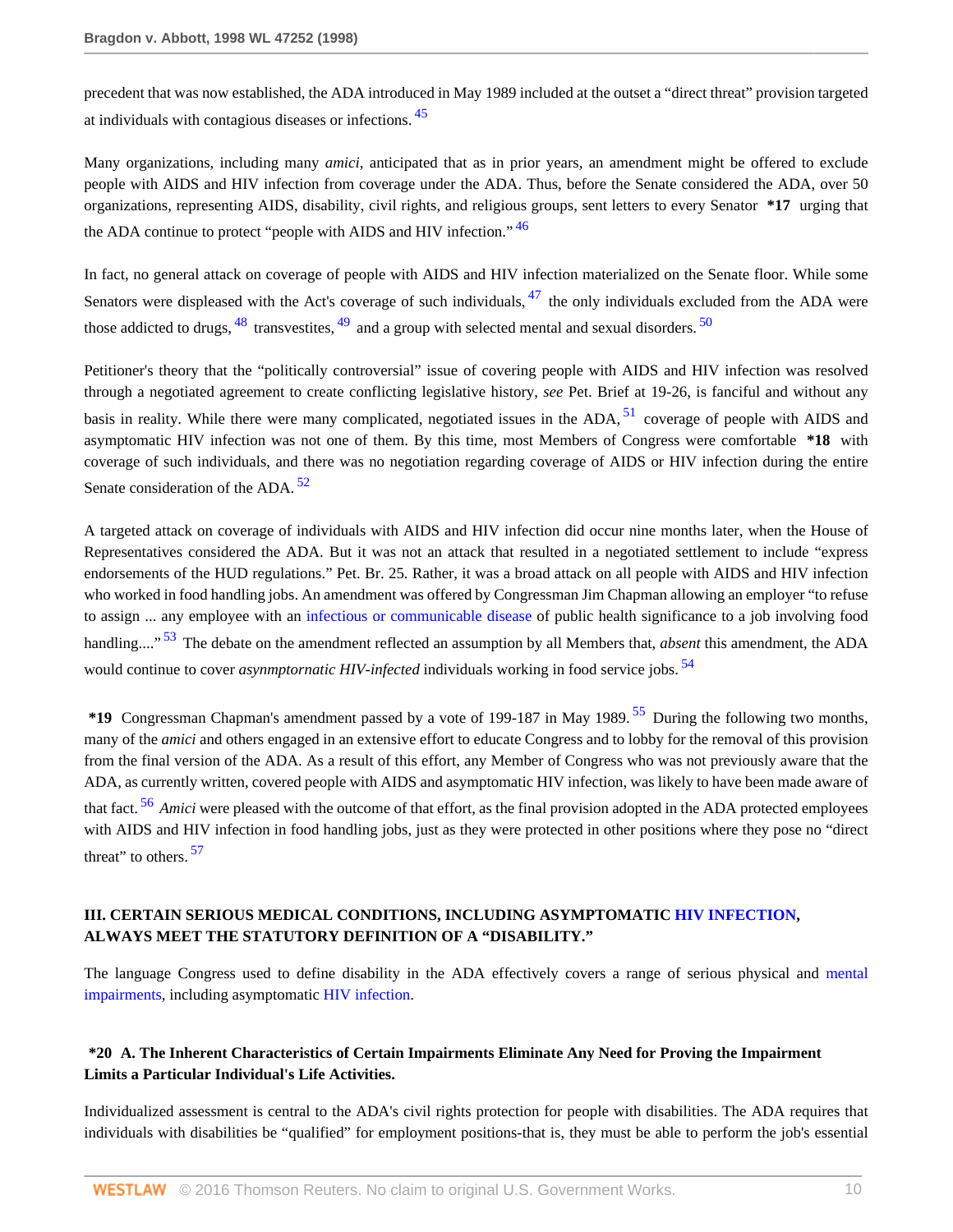<span id="page-10-1"></span><span id="page-10-0"></span>functions. [58](#page-21-5) The law also requires that, at times, an individual's disability must affirmatively be taken into account and accommodated so that she or he is able to perform a job or receive a benefit.  $59$  These statutory requirements necessarily assume that an individualized assessment of the abilities and needs of a person with a disability, within the context of a particular job or benefit at issue, will occur in most cases alleging disability-based discrimination. <sup>[60](#page-21-7)</sup>

<span id="page-10-3"></span><span id="page-10-2"></span>Deciding if an individual has a disability also requires some form of individualized assessment. The first prong of the definition of "disability" under the ADA extends coverage to individuals who have an impairment that "substantially limits one or more of the major life activities of such **\*21** individual." [61](#page-21-8) In every case, therefore, a plaintiff must show he or she has an impairment as the ADA uses that term. But it does not follow that, in every case, an individual who has an impairment must show that such impairment substantially limits his or her own major life activities.

<span id="page-10-5"></span><span id="page-10-4"></span>Some impairments will be disabling for some individuals but not for others. For example, [fibromyalgia](http://www.westlaw.com/Link/Document/FullText?entityType=disease&entityId=Ic21f0856475411db9765f9243f53508a&originationContext=document&transitionType=DocumentItem&contextData=(sc.Default)&vr=3.0&rs=cblt1.0) is an impairment that causes muscle pain. <sup>[62](#page-21-9)</sup> In some, the pain is relatively minor. In others, the pain is so severe that walking, writing, bending and even sitting are substantially limited. <sup>[63](#page-21-10)</sup> Individualized assessments of such impairments are necessary to ensure that individuals with such impairments are given the opportunity to prove they have a covered "disability" under the ADA. *See [Homeyer v.](http://www.westlaw.com/Link/Document/FullText?findType=Y&serNum=1996172778&pubNum=506&originatingDoc=Ie682b9d3482f11d9a5bfc0e3c4d1ea15&refType=RP&fi=co_pp_sp_506_962&originationContext=document&vr=3.0&rs=cblt1.0&transitionType=DocumentItem&contextData=(sc.RelatedInfo)#co_pp_sp_506_962) Stanley Tulchin Assocs.,* [91 F.3d 959, 962 \(7th Cir.1996\)](http://www.westlaw.com/Link/Document/FullText?findType=Y&serNum=1996172778&pubNum=506&originatingDoc=Ie682b9d3482f11d9a5bfc0e3c4d1ea15&refType=RP&fi=co_pp_sp_506_962&originationContext=document&vr=3.0&rs=cblt1.0&transitionType=DocumentItem&contextData=(sc.RelatedInfo)#co_pp_sp_506_962) (determination of whether chronic, severe [allergic rhinitis](http://www.westlaw.com/Link/Document/FullText?entityType=disease&entityId=Ib60fb874475411db9765f9243f53508a&originationContext=document&transitionType=DocumentItem&contextData=(sc.Default)&vr=3.0&rs=cblt1.0) and [sinusitis](http://www.westlaw.com/Link/Document/FullText?entityType=disease&entityId=Ic844abfa475411db9765f9243f53508a&originationContext=document&transitionType=DocumentItem&contextData=(sc.Default)&vr=3.0&rs=cblt1.0) substantially limits major life activity of breathing must be made on an individualized basis); *[Anderson v. Gus Mayer Boston](http://www.westlaw.com/Link/Document/FullText?findType=Y&serNum=1996093801&pubNum=345&originatingDoc=Ie682b9d3482f11d9a5bfc0e3c4d1ea15&refType=RP&fi=co_pp_sp_345_774&originationContext=document&vr=3.0&rs=cblt1.0&transitionType=DocumentItem&contextData=(sc.RelatedInfo)#co_pp_sp_345_774) Store of Delaware,* [924 F. Supp. 763, 774-45 \(E.D.Tex.1996\)](http://www.westlaw.com/Link/Document/FullText?findType=Y&serNum=1996093801&pubNum=345&originatingDoc=Ie682b9d3482f11d9a5bfc0e3c4d1ea15&refType=RP&fi=co_pp_sp_345_774&originationContext=document&vr=3.0&rs=cblt1.0&transitionType=DocumentItem&contextData=(sc.RelatedInfo)#co_pp_sp_345_774) (impairments that are not inherently limiting must be considered on a case-by-case basis).  $64$ 

<span id="page-10-6"></span>**\*22** But it would make no sense to require individuals with other impairments-such as a complete lack of sight or legs that have been amputated-to prove that those impairments interfere with their individual lives. Science and common sense tell us that impairments that deprive an individual of the ability to see or to walk always will substantially interfere with major life activities. Nothing in the language or structure of the ADA requires courts to demand proof of the obvious. Disabilities that always substantially limit major life activities are what the courts mean by "per se" disabilities. *Anderson,* [924 F. Supp. at](http://www.westlaw.com/Link/Document/FullText?findType=Y&serNum=1996093801&pubNum=345&originatingDoc=Ie682b9d3482f11d9a5bfc0e3c4d1ea15&refType=RP&fi=co_pp_sp_345_774&originationContext=document&vr=3.0&rs=cblt1.0&transitionType=DocumentItem&contextData=(sc.RelatedInfo)#co_pp_sp_345_774) [774-775](http://www.westlaw.com/Link/Document/FullText?findType=Y&serNum=1996093801&pubNum=345&originatingDoc=Ie682b9d3482f11d9a5bfc0e3c4d1ea15&refType=RP&fi=co_pp_sp_345_774&originationContext=document&vr=3.0&rs=cblt1.0&transitionType=DocumentItem&contextData=(sc.RelatedInfo)#co_pp_sp_345_774).

Applying the statutory definition of disability in this manner appropriately ensures that a significant number of individuals will be eligible for coverage under the ADA without unnecessary evidentiary burdens. Such a result is consistent with the intent of Congress and with the statutory language it employed. If courts are faced with unfounded claims of disability discrimination, such claims should be decided against the plaintiffs on the *merits* of the case, and not through inappropriate exclusion from the protected class. <sup>[65](#page-21-12)</sup>

# <span id="page-10-7"></span>**\*23 B. HIV Infection Is Always a Disability Under the ADA Because Its Inherent Characteristics Substantially Limit One or More Major Life Activities.**

<span id="page-10-8"></span>All individuals with asymptomatic [HIV infection](http://www.westlaw.com/Link/Document/FullText?entityType=disease&entityId=Ic6518dc1475411db9765f9243f53508a&originationContext=document&transitionType=DocumentItem&contextData=(sc.Default)&vr=3.0&rs=cblt1.0) have a physical impairment  $^{66}$  $^{66}$  $^{66}$  that substantially limits one or more of their major life activities. HIV substantially limits **\*24** reproduction, sexual intimacy, caring for one's self, interactions with others, and most fundamentally, life itself.

<span id="page-10-11"></span><span id="page-10-10"></span><span id="page-10-9"></span>Individuals with [HIV infection](http://www.westlaw.com/Link/Document/FullText?entityType=disease&entityId=Ic6518dc1475411db9765f9243f53508a&originationContext=document&transitionType=DocumentItem&contextData=(sc.Default)&vr=3.0&rs=cblt1.0) are necessarily limited in the major life activity of reproduction. <sup>[67](#page-21-14)</sup> Any attempt to conceive a child puts the partner of an individual with HIV at risk of becoming infected. Successful conception carries the risk of a child born with HIV. <sup>[68](#page-22-0)</sup> Those risks may not convince every individual with HIV to forgo reproduction entirely. But for every individual with HIV infection, the "conditions ... under which" the decision about whether to engage in procreative activity, and the process of bearing a child for those who do, will be far different from that of the average person. <sup>[69](#page-22-1)</sup>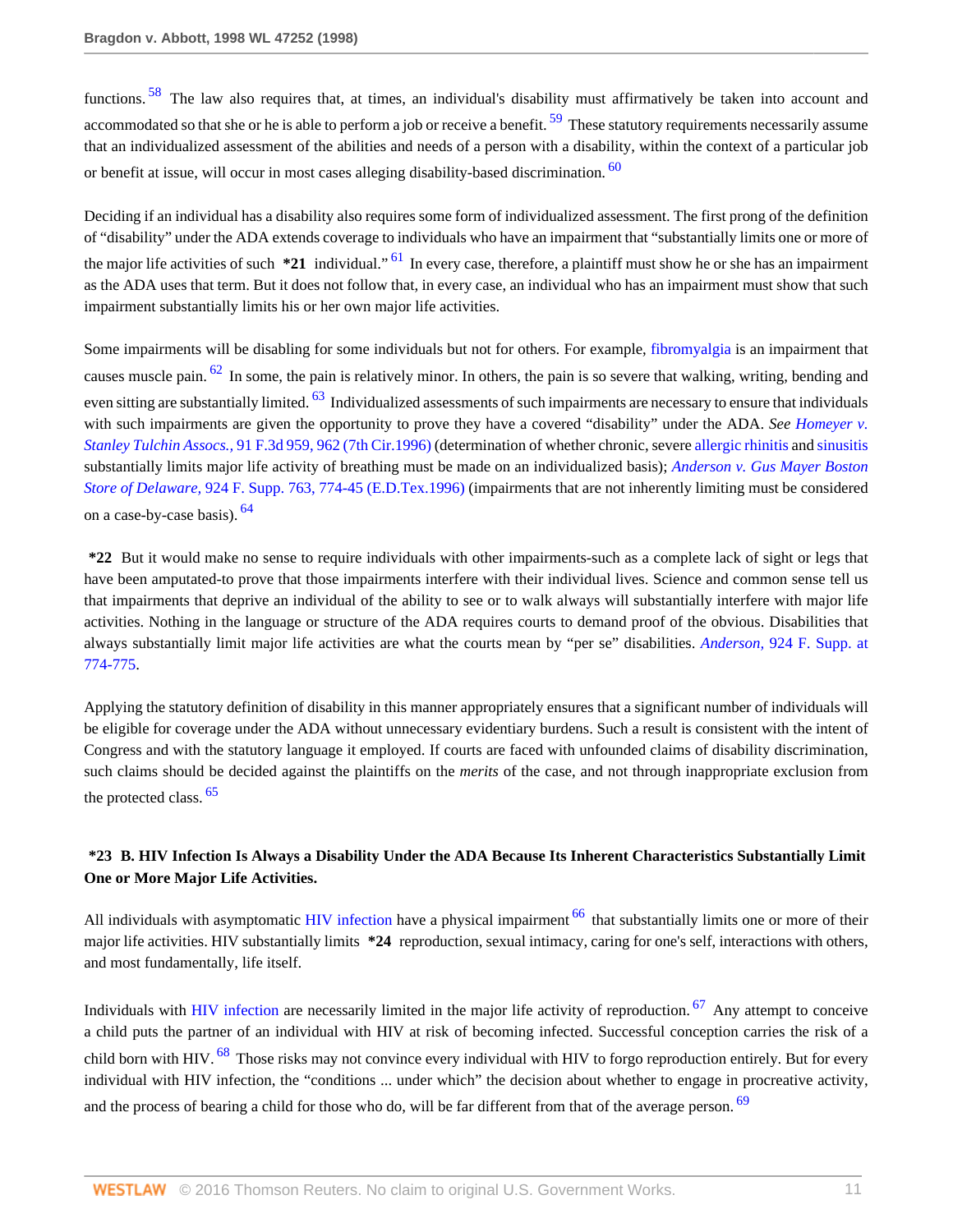<span id="page-11-0"></span>**\*25** All individuals with HIV infection are also limited in the major life activity of intimate sexuality. [70](#page-22-2) Some individuals may forgo sexual activity entirely, most will significantly alter the nature of their intimate acts, but for everyone, intimacy will carry conditions of potential risk to the sexual partner that are significantly different from those experienced by the average individual. [71](#page-22-3)

<span id="page-11-2"></span><span id="page-11-1"></span>At the most basic level, receiving the news that one is infected with a virus that systematically destroys one's immune defenses from the moment of infection, and will ultimately leave one vulnerable to an untimely death, dramatically affects the way one cares for oneself  $^{72}$  $^{72}$  $^{72}$  and many other fundamental aspects of the way one lives one's life.

<span id="page-11-4"></span><span id="page-11-3"></span>Virtually everything involved in caring for oneself day to day, from the profound to the trivial, is altered forever by an HIV diagnosis. A few nights of insomnia become cause for serious concern. A soda at lunch filled with ice cubes made from tap water becomes a deadly threat. [73](#page-22-5) A person with **\*26** HIV must be attentive to diet or stress that might trigger immune suppression. [74](#page-22-6) A person with HIV must be wary about changing careers for fear that a new health plan may leave him or her destitute in a few years. Life involves a series of decisions, including those that are large for everyone-what career to choose, what schooling to pursue, where to live, and whether to start a family-and those that, although small for the average person, have a greater impact for the person with HIV-what and when to eat, or which gynecologist or primary care physician to choose.<sup>[75](#page-22-7)</sup> The prospect of a series of debilitating illnesses and an untimely death means that people with HIV will make every one of these decisions, and a host of others, under a different set of conditions from those experienced by the average person.<sup>[76](#page-22-8)</sup>

<span id="page-11-9"></span><span id="page-11-8"></span><span id="page-11-7"></span><span id="page-11-6"></span><span id="page-11-5"></span>As if transforming the most mundane aspects of daily living into potential threats to life itself were not enough, people who are HIV infected must adjust their lives to cope with the fear, stigma and prejudice of those around them. **\*27** Despite all the scientific evidence to the contrary, many individuals still believe HIV is casually transmissible and that the very presence of those who have it is a threat.  $^{77}$  $^{77}$  $^{77}$  Many believe those who have HIV are morally corrupt.  $^{78}$  $^{78}$  $^{78}$  And many people simply do not want to be around people with HIV-not in the workplace, not in restaurants and bars, not anywhere.  $^{79}$  $^{79}$  $^{79}$  An HIV diagnosis carries with it the certain knowledge that no one will look at you quite the same way again, that you may be in danger of losing your friends and your family, and that the attitudes of many will pose serious threats to your ability to survive with the disease-to keep your job and your insurance and to get essential medical care (whether or not related to HIV). That knowledge profoundly affects the way people with HIV interact with others,  $\frac{80}{2}$  $\frac{80}{2}$  $\frac{80}{2}$  making them circumspect about sharing what is now a central **\*28** part of their lives, hypersensitive to the collection and handling of medical information, and justly wary about how even casual remarks might shatter their lives. <sup>[81](#page-22-13)</sup>

<span id="page-11-11"></span><span id="page-11-10"></span>One need not know how [asymptomatic HIV infection,](http://www.westlaw.com/Link/Document/FullText?entityType=disease&entityId=Iad56e671475411db9765f9243f53508a&originationContext=document&transitionType=DocumentItem&contextData=(sc.Default)&vr=3.0&rs=cblt1.0) symptomatic [HIV infection](http://www.westlaw.com/Link/Document/FullText?entityType=disease&entityId=Ic6518dc1475411db9765f9243f53508a&originationContext=document&transitionType=DocumentItem&contextData=(sc.Default)&vr=3.0&rs=cblt1.0), or AIDS itself has affected a particular individual's life to know that these impairments have substantially limited a major life activity. [HIV infection](http://www.westlaw.com/Link/Document/FullText?entityType=disease&entityId=Ic6518dc1475411db9765f9243f53508a&originationContext=document&transitionType=DocumentItem&contextData=(sc.Default)&vr=3.0&rs=cblt1.0) will always do that, and thus, is "per se" a disability under the ADA.

## **IV. COURTS SHOULD NOT DEFER TO INDIVIDUAL HEALTH CARE PROVIDERS IN DETERMINING ISSUES OF "DIRECT THREAT."**

*Amici* agree with Respondent that in determining whether a person with a disability poses a "direct threat" to health care providers, courts should not defer to the individual judgments of such providers. Such deference would subvert the balance that has been struck in disability anti-discrimination laws with regard to individuals with contagious diseases; under this balance, people with disabilities are protected from discrimination based on unfounded fears, and entities covered under the law are protected against actual threats to their health and safety. <sup>[82](#page-22-14)</sup>

<span id="page-11-12"></span>*Amici* wish only to emphasize to this Court the serious problem people with HIV infection, and people with disabilities generally, face in receiving quality health care in this country. While thousands of medical professionals serve people with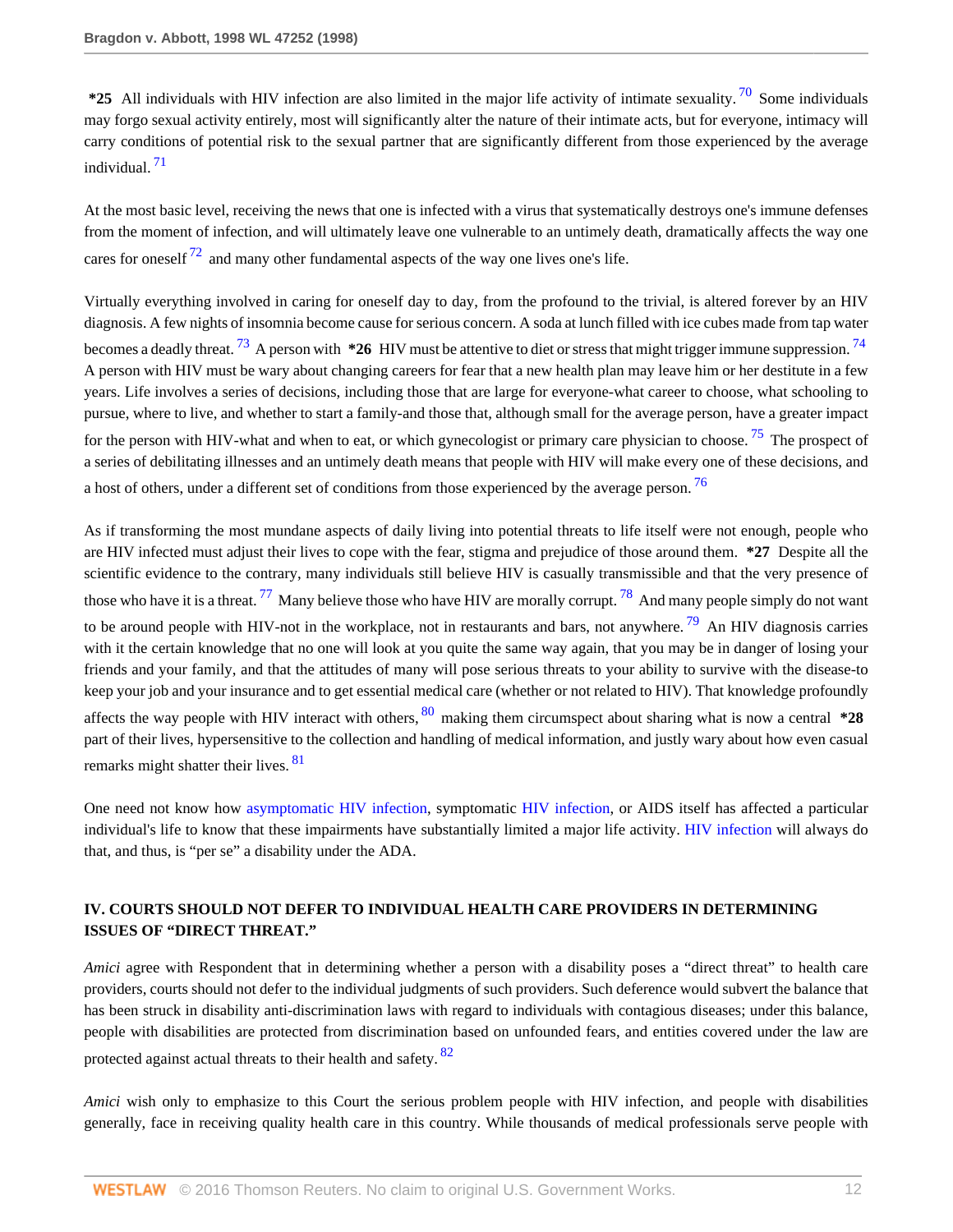<span id="page-12-0"></span>disabilities every day with fairness, dignity, and **\*29** respect, those qualities are not present in all interactions with health care professionals. <sup>[83](#page-22-15)</sup> Indeed, it is precisely because people with disabilities have experienced discriminatory treatment at the hands of the health care profession that the ADA's coverage of health care providers was of key importance to many *amici* and others during passage of the ADA.  $84$ 

<span id="page-12-1"></span>*Amici* also wish to emphasize the narrowness of the question before the Court. This case does not present the question of what deference should be given to medical providers who are making treatment decisions ostensibly in the "best interests" of their patients. Such questions are themselves complex because such decisions on the part of health care providers are often based on false assumptions about disability. <sup>[85](#page-22-17)</sup> This case, by contrast, concerns solely what deference to afford health care providers who make decisions about risks that may accrue to *them* if they treat **\*30** patients with certain disabilities. In situations of this kind, deference to the judgment of the individual health provider is particularly unwarranted.

### <span id="page-12-2"></span>**CONCLUSION**

The judgment of the court of appeals should be affirmed.

#### **\*1A APPENDIX**

### **DESCRIPTIONS OF AMICI CURIAE**

The AIDS Action Council ("AIDS Action") is the Washington, D.C. representative of over 2,400 community-based organizations and the one million HIV-infected individuals they serve. Since 1984, AIDS Action, the only national organization devoted entirely to federal advocacy on behalf of people living with HIV/AIDS, has worked for the development and implementation of federal initiatives to effectively address the needs of people living with HIV/AIDS. In this regard, AIDS Action was instrumental in the passage of the Americans with Disabilities Act ("ADA") in 1990.

The AIDS National Interfaith Network ("ANIN") is a non-sectarian, private non-profit organization founded in 1988. ANIN collaborates with a network of nearly 2,000 AIDS ministries across the United States. ANIN supports community-based AIDS ministries, educates AIDS service organizations, the religious community at large and the general public. ANIN's programs include networking/collaboration and referral activities as well as public education and federal AIDS policy advocacy.

The American Association on Mental Retardation ("AAMR") is the nation's oldest and largest interdisciplinary organization of professionals who work with people with mental retardation and other developmental disabilities in both institutional and community settings. AAMR develops human resources and leadership, promotes high quality services and supports that enable full community inclusion and participation, encourages research and its dissemination and application, advocates for progressive public policies, and influences public awareness and attitudes. The mission of the AAMR is to enhance the opportunities, human rights and choices of people with mental retardation and their families by **\*2a** exchanging information that advances the skills and knowledge of individuals in the field.

The American Association of Retired Persons ("AARP") is a nonprofit membership organization of more than 30 million persons, age 50 and older. More than one-third of AARP's members are employed and many of them have disabilities. As the leading advocate for the rights of older workers, AARP is interested in insuring that the definition of disability is interpreted broadly to guarantee that the ADA fulfills the purposes that Congress intended.

The American Civil Liberties Union ("ACLU") is a nationwide, nonprofit, nonpartisan organization with nearly 300,000 members dedicated to preserving the principles of liberty and equality embodied in the Constitution. Since its founding in 1920, the ACLU has participated in numerous cases before this Court. Through its AIDS/HIV Project and its state affiliates, the ACLU Foundation engages in extensive advocacy and litigation to protect people with HIV, AIDS, and other disabilities from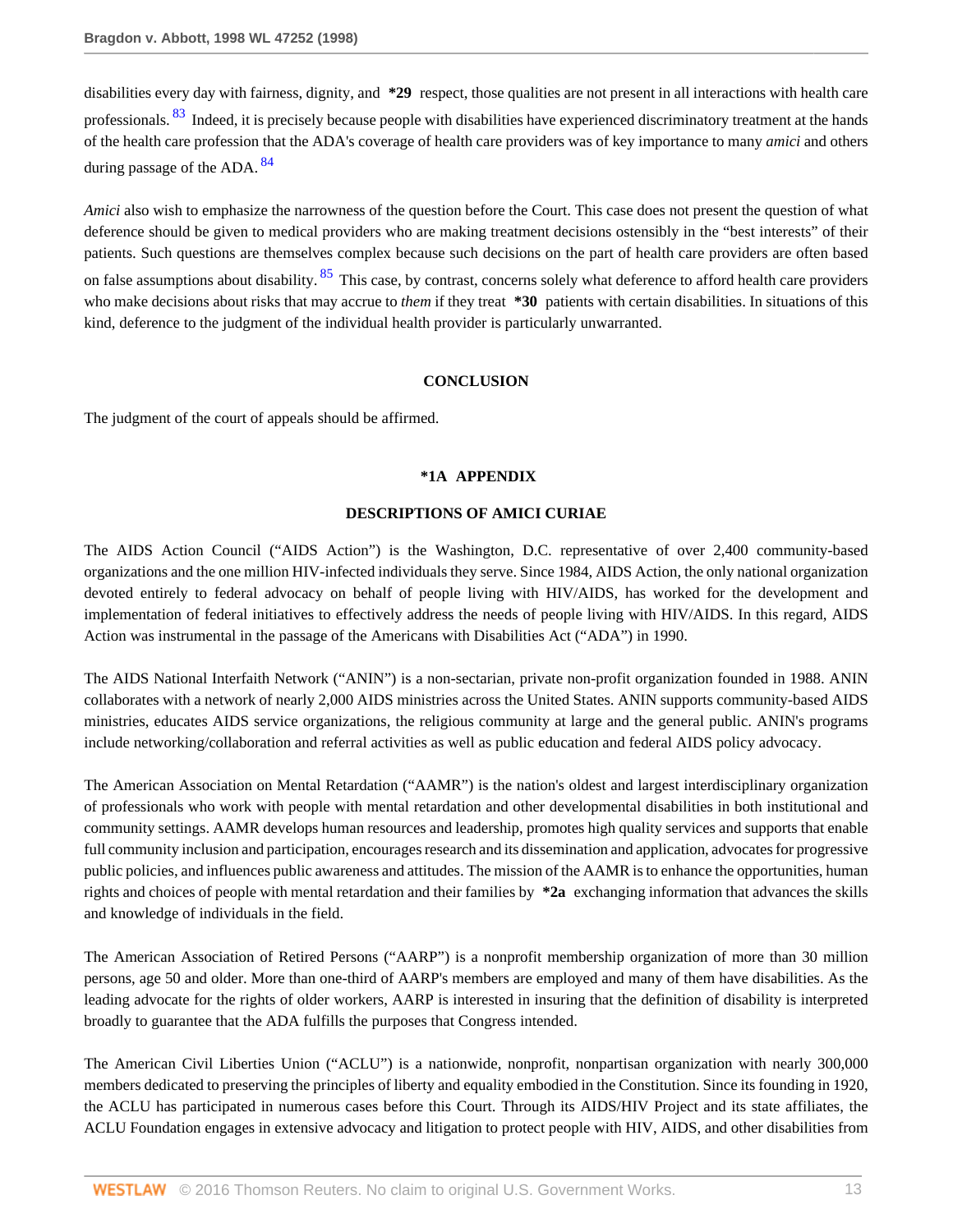discrimination, working on more HIV-related litigation and legislation than any other legal organization. The ACLU AIDS Project was also a key participant in efforts to pass the ADA.

The American Council of the Blind ("ACB") is a national membership organization of people who are blind or visually impaired, with 69 affiliate organizations and 50,000 members nationwide. ACB strives to maximize the social, economic and cultural opportunities of all blind and visually impaired people by advocating for the improvement of educational and rehabilitation opportunities, services and facilities, building partnerships with public and private entities concerned with services for people who are blind, encouraging and assisting all blind persons to develop their abilities to the fullest extent possible, and promoting greater understanding of blindness and the capabilities of blind people.

**\*3a** The American Foundation for AIDS Research ("AmFAR") is the nation's leading nonprofit organization dedicated to the support of AIDS research (both basic-biomedical and clinical research), AIDS prevention, and the advocacy of sound AIDSrelated public policy. Since 1985, AmFAR has invested more than \$144 million in support for its programs, primarily through grants to more than 1,700 research teams.

The American Congress of Community Supports and Employment Services ("ACCSES") is a national not-for-profit organization representing more than 700 employment and community supports services providers nationwide. ACCSES is dedicated to improving employment opportunities, community services and residential options for the thousands of people with disabilities served by its members.

Since 1983, the AIDS Legal Referral Panel of the San Francisco Bay Area ("ALRP") has provided legal services to people with HIV or HIV-related legal problems in employment, healthcare, discrimination, shelter, and other areas. ALRP also protects and advances the civil rights-including workplace rights-of people with HIV through public policy advocacy.

The American Foundation for the Blind's ("AFB") mission is to enable persons who are blind or visually impaired to achieve equality of access and opportunity that will ensure freedom of choice in their lives. AFB accomplishes this mission by taking a national leadership role in the development and implementation of public policy and legislation, informational and educational programs, and quality services.

The American Network of Community Options and Resources ("ANCOR") is a national organization that represents and assists about 650 private agencies nationwide who together offer services and supports to more than 150,000 people with disabilities and their families. ANCOR provides **\*4a** leadership in the development and provision of innovative, high quality supports in the community.

Americans for Democratic Action, Inc. ("ADA," for purposes of this paragraph only) is an independent liberal political organization, founded in 1947, dedicated to promoting individual liberty and economic justice. ADA publishes a weekly legislative newsletter for liberal activists, a quarterly newsletter, special reports, including an annual voting record report that ranks Members of Congress according to a liberal quotient, based on a full spectrum of domestic and international policy issues. In addition to its legislative advocacy, ADA maintains a political action committee to support liberal candidates for Congress. ADA also engages in independent campaign activity in support of Presidential candidates.

Americans With Disabilities Vote is a nonpartisan, nonprofit organization whose mission is to encourage citizens with disabilities to register, vote and participate in the political process.

The Arc of the United States, a national organization on mental retardation, is an open membership organization made up of people with mental retardation and their families, friends, interested citizens, and professionals in the disability field. With 140,000 members in 1,100 state and local chapters nationwide, The Arc is the largest voluntary organization devoted solely to working on behalf of the estimated seven million people with mental retardation in the United States and their families. The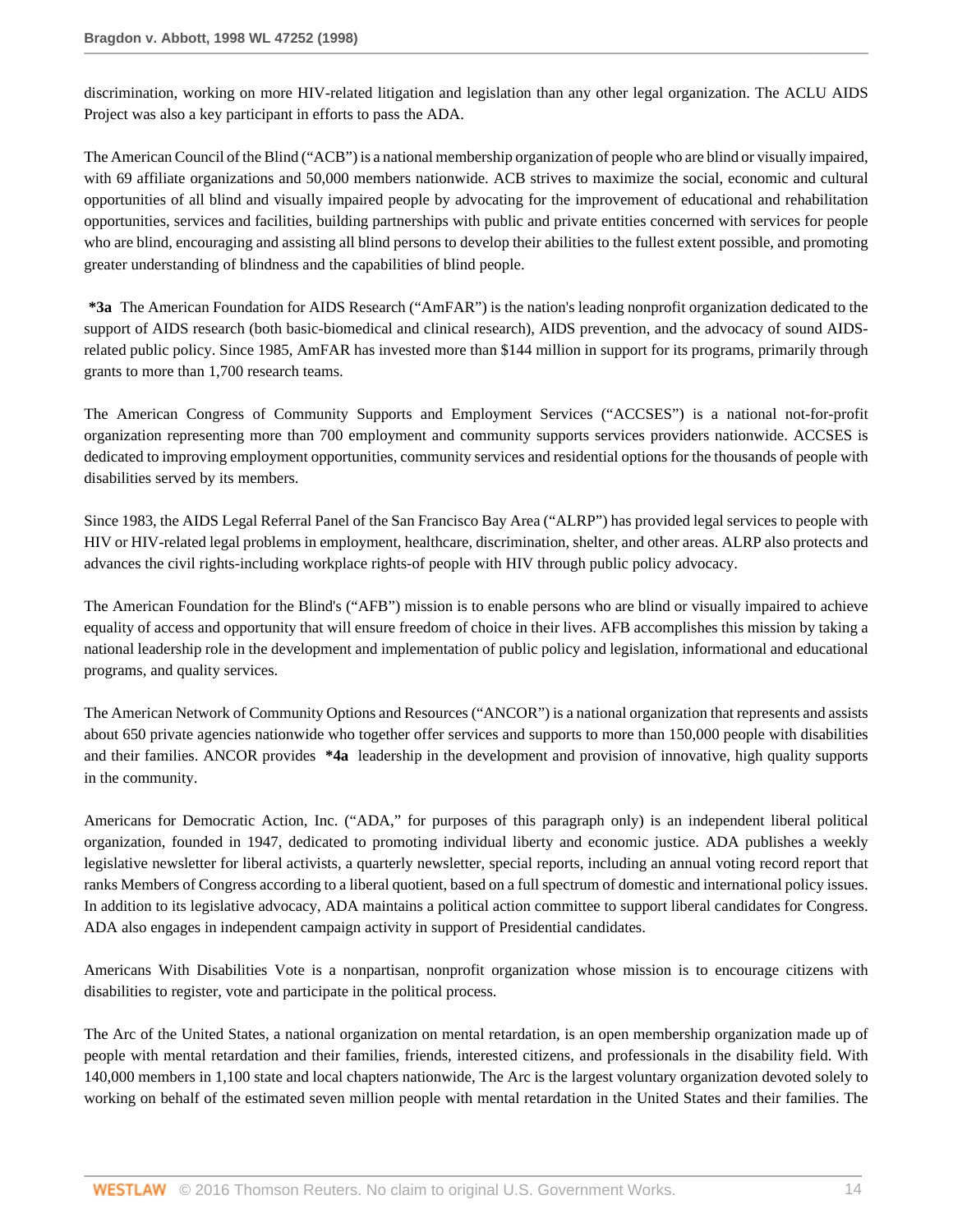Arc has been intensely involved in pursuing federal legislation which supports the rights of people with mental retardation, including enactment of the ADA.

Bay Area Lawyers for Individual Freedom ("BALIF") is a minority bar association comprised of over 500 gay, lesbian and bisexual members of the San Francisco Bay Area legal community. BALIF promotes the professional interests of its **\*5a** members and the legal interests of the gay, lesbian and bisexual community at large, by participating in public policy debates concerning the rights of lesbians, gay men and bisexuals, including persons living with HIV. BALIF co-founded the San Francisco-based AIDS Legal Referral Panel to provide free legal assistance to persons living with HIV, now serving more than 3,000 clients annually.

The Bazelon Center for Mental Health Law is a national legal advocacy organization representing people with [mental](http://www.westlaw.com/Link/Document/FullText?entityType=disease&entityId=Ic94ca545475411db9765f9243f53508a&originationContext=document&transitionType=DocumentItem&contextData=(sc.Default)&vr=3.0&rs=cblt1.0) [disabilities](http://www.westlaw.com/Link/Document/FullText?entityType=disease&entityId=Ic94ca545475411db9765f9243f53508a&originationContext=document&transitionType=DocumentItem&contextData=(sc.Default)&vr=3.0&rs=cblt1.0). The Bazelon Center seeks the full integration into the community of people with [mental disabilities](http://www.westlaw.com/Link/Document/FullText?entityType=disease&entityId=Ic94ca545475411db9765f9243f53508a&originationContext=document&transitionType=DocumentItem&contextData=(sc.Default)&vr=3.0&rs=cblt1.0) by protecting their rights to choice and dignity and expanding their access to housing, employment and other services, including medical and dental care.

The Blinded Veterans Association, a nonprofit and tax-exempt organization, was founded in 1945 by a group of veterans blinded during World War II. The Association was incorporated in 1947, and in 1958 was chartered by the United States Congress to represent all blinded veterans.

The Center for Law in the Public Interest is a 26-year-old, non-profit law firm specializing in impact litigation, policy-oriented research, counseling and legislative advocacy, primarily in the areas of civil rights, consumer protection and environmental/ land use law. Since the passage of the ADA, the Center has litigated many cases under the Act, and has established an antidiscrimination project devoted toward providing effective representation to persons with HIV.

The Center for Women Policy Studies ("CWPS"), founded in 1972, is a national nonprofit, multiethnic and multicultural, feminist policy research and advocacy institution. The National Resource Center on Women and AIDS policy, founded in 1987 by CWPS, is a leader in conducting original research and addressing critical AIDS policy issues from women's diverse perspectives. CWPS has produced more than **\*6a** 20 research, advocacy and policy reports, including discussions of the disabling health conditions faced by women who do not fall under the surveillance and Social Security Administration definitions of AIDS.

Children and Adults with [Attention Deficit Disorders](http://www.westlaw.com/Link/Document/FullText?entityType=disease&entityId=Ibe73b2f3475411db9765f9243f53508a&originationContext=document&transitionType=DocumentItem&contextData=(sc.Default)&vr=3.0&rs=cblt1.0) ("CH.A.D.D.") is a non-profit, parent-based organization formed in 1987 to better the lives of individuals with ADD and those that care for them. Through family support and advocacy, public and professional education and encouragement of scientific research, CH.A.D.D. works to ensure that individuals with ADD reach their inherent potential. Based in Plantation, Florida, CH.A.D.D. has over 30,000 members and 520 chapters nationwide.

The Cities Advocating Emergency AIDS Relief Coalition ("CAEAR Coalition") is a national grassroots nonprofit organization that advocates for increased funding for the Ryan White CARE Act with a special focus on Titles I and III. The CAEAR Coalition is a membership organization involving people living with HIV/AIDS, community-based organizations, and Planning Councils and grantees under Title I and Title III of the Ryan White CARE Act.

The Coalition For The Homeless was founded in 1980 on the principle that decent shelter, sufficient food, and affordable housing are fundamental rights in a civilized society. The Coalition educates, advocates for and provides direct services to homeless persons. The Coalition's Scattered Site Housing Programs provides decent apartments, personal support, and vital services to homeless people living with AIDS.

The Committee For Children is a national child advocacy organization that works for the safety, health, welfare and protection of all children, both in the United States and where possible abroad.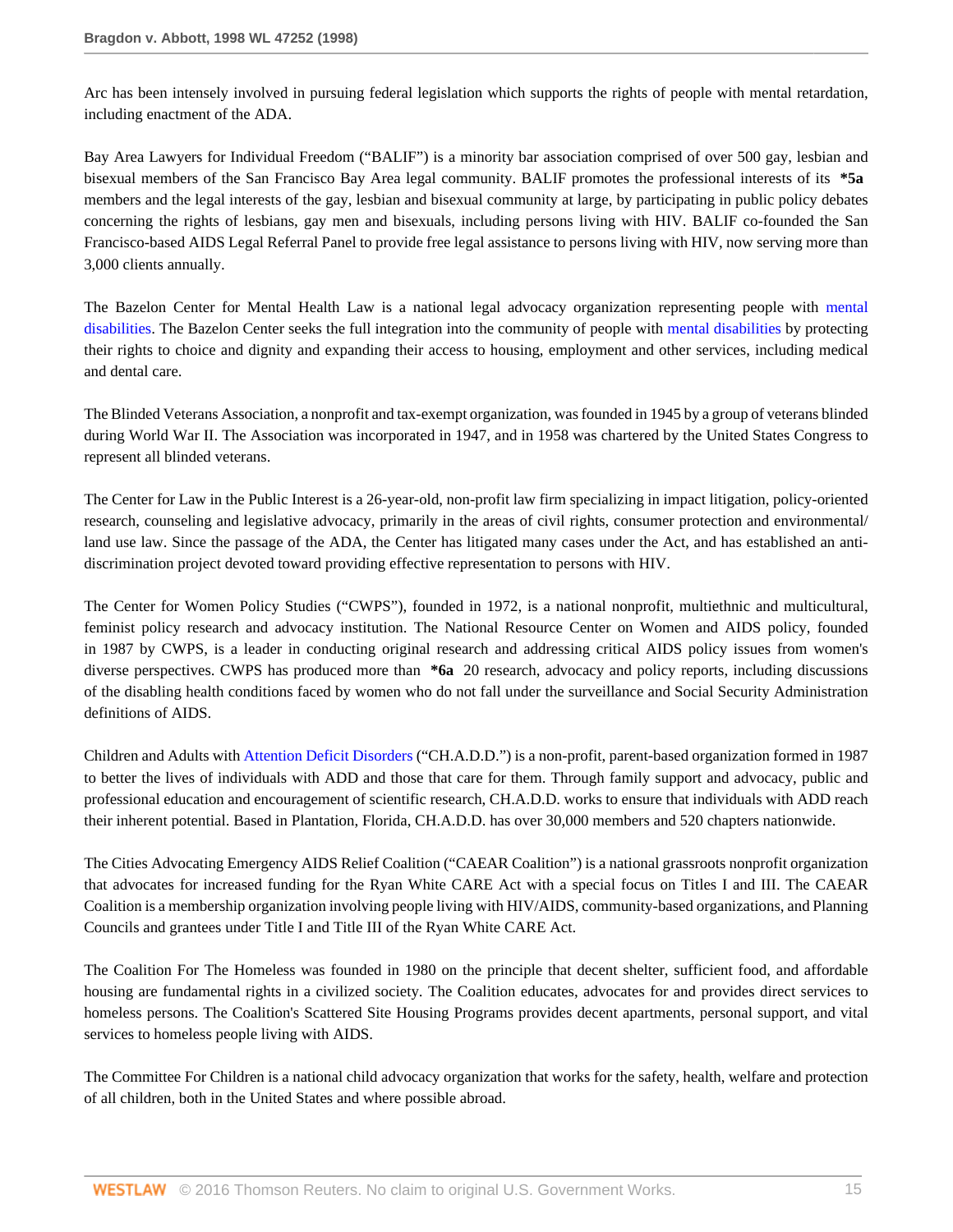**\*7a** The Disability Rights Council of Greater Washington ("DRC"), established in 1992 as a regional advocacy organization, is organized to address systemic discrimination against people with disabilities in every aspect of society. The DRC's goal is to promote, secure and protect the full participation of people with disabilities in the community, which the DRC believes will strengthen society as a whole.

The Employment Law Center ("ELC") is a project of the Legal Aid Society of San Francisco, a private, non-profit organization. The primary goal of the Center is to improve the working lives of disadvantaged people. Since 1970, ELC has represented clients in cases covering a broad range of employment-related issues including discrimination on the basis of race, gender, age, disability, pregnancy, citizenship, sexual orientation and national origin. In addition, ELC has been involved with issues such as occupational health and safety, language rights and the characterization of employees as independent contractors. ELC has represented clients faced with discrimination on the basis of their disability, including those with HIV/AIDS. ELC monitors state and federal rulings of importance to disabled persons. In addition, it files amicus briefs in cases raising issues concerning the interpretation and enforcement of the ADA.

The Evangelical Lutheran Church in America ("ELCA") is the largest Lutheran denomination in North America and the fifth largest Protestant church body in the United States. The ELCA has approximately 11,000 member congregations, which in turn have approximately 5.2 million individual members nationwide. Through the Lutheran Office of Governmental Affairs in Washington, D.C., the ELCA engages in advocacy on public policy issues before the Congress of the United States of America.

The Gay and Lesbian Medical Association ("GLMA") is an organization of nearly 2,000 lesbian, gay, bisexual, and **\*8a** transgendered physicians, medical students, and their supporters in all 50 states and 12 countries. Founded in 1981, GLMA works to combat homophobia within the medical profession and in society at large, and to promote quality health care for lesbian, gay, bisexual, and transgendered patients.

The Gay Men's Health Crisis is the world's oldest and largest not-for-profit AIDS organization, providing services to people with AIDS and their loved ones, educating the public, and advocating for fair and effective AIDS policies.

The Human Rights Campaign ("HRC") is the nation's largest gay and lesbian civil rights organization. HRC is devoted to fighting and ending discrimination against gay men and lesbians, and to protecting the basic civil and human rights of those Americans. HRC is also specifically devoted to fighting discrimination against people living with HIV and AIDS. To these ends, HRC has provided federal advocacy and media and grassroots support on a range of legislative initiatives affecting gay men, lesbians, and people living with HIV/AIDS, including the ADA and the Employment Nondiscrimination Act.

The International Conference on Transgender Law and Employment Policy ("ICTLEP") was founded in 1992 to undertake educational activities relating to laws affecting transgenders, to develop changes to provide relief from discriminatory legislation affecting transgenders, and to educate the general public and the legal profession about special problems unique to transgenders. ICTLEP is also concerned with how law affects those transgenders who contract AIDS and is interested in how AIDS law affects all people who similarly suffer from the disease and from the discrimination which accompanies it.

Lawyers for Human Rights-The Lesbian and Gay Bar Association of Los Angeles ("LHR"), an affiliate of the Los **\*9a** Angeles County Bar Association organized in 1979, is a mutual support network for lesbian, gay, and bisexual lawyers, law students and legal workers in the Los Angeles area. LHR's mission includes the provision of a strong leadership presence of and for lesbian, gay and bisexual persons in the legal profession and in the community at large, through education, legal advocacy, and participation in political and civil activities.

The Learning Disabilities Association of America ("LDA") is a national, nonprofit, volunteer organization including individuals with learning disabilities, their families, and professionals. LDA is dedicated to enhancing the quality of life for all individuals with learning disabilities and their families, to alleviating the restricting effects of learning disabilities, and to supporting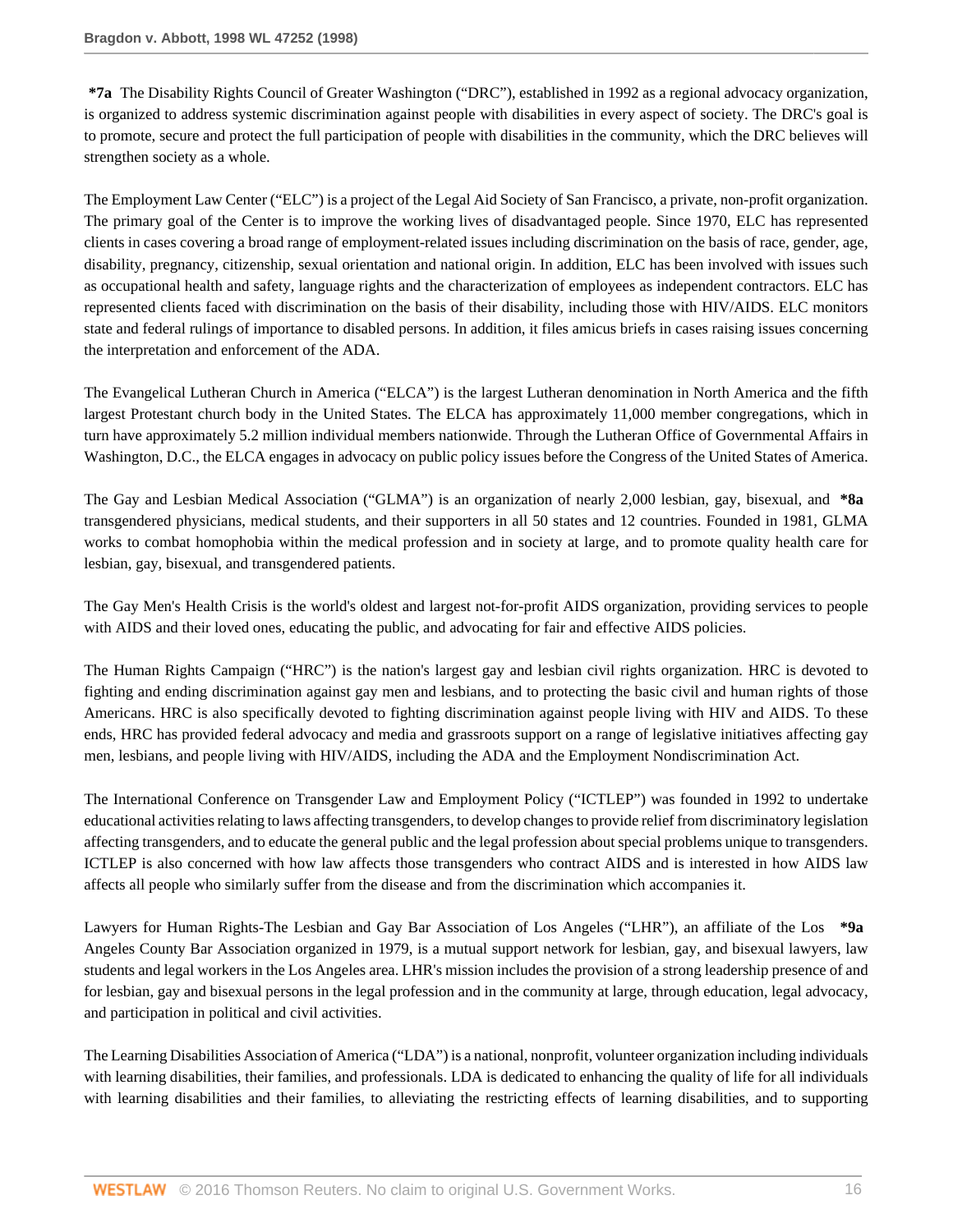endeavors to determine the causes of learning disabilities. LDA seeks to accomplish this through advocacy, education, research and service and through collaborative efforts

The Legal Action Center is a nonprofit law and policy organization specializing in AIDS, alcohol, and drug issues. The Center's attorneys, who helped draft the ADA protections at stake in this case, represent individuals with HIV disease and the programs that serve them to resolve discriminatory practices in employment, housing, health care, zoning and other areas of life.

The National Association of People with AIDS ("NAPWA"), founded in 1983, advocates on behalf of all people living with HIV and AIDS in order to end the pandemic and the human suffering caused by HIV/AIDS.

The National Association of Protection and Advocacy Systems ("NAPAS"), which was founded in 1981, is a membership organization for the nationwide system of protection and advocacy ("P & A") agencies. P & As are mandated under the Developmental Disabilities Assistance and **\*10a** Bill of Rights Act, [42 U.S.C. 6000](http://www.westlaw.com/Link/Document/FullText?findType=L&pubNum=1000546&cite=42USCAS6000&originatingDoc=Ie682b9d3482f11d9a5bfc0e3c4d1ea15&refType=LQ&originationContext=document&vr=3.0&rs=cblt1.0&transitionType=DocumentItem&contextData=(sc.RelatedInfo)) *et seq.,* the Protection and Advocacy for Mentally Ill Individuals Act, [42 U.S.C. 10801](http://www.westlaw.com/Link/Document/FullText?findType=L&pubNum=1000546&cite=42USCAS10801&originatingDoc=Ie682b9d3482f11d9a5bfc0e3c4d1ea15&refType=LQ&originationContext=document&vr=3.0&rs=cblt1.0&transitionType=DocumentItem&contextData=(sc.RelatedInfo)) *et seq.,* and the Protection and Advocacy for Individual Rights Program, [29 U.S.C. 794e](http://www.westlaw.com/Link/Document/FullText?findType=L&pubNum=1000546&cite=29USCAS794E&originatingDoc=Ie682b9d3482f11d9a5bfc0e3c4d1ea15&refType=LQ&originationContext=document&vr=3.0&rs=cblt1.0&transitionType=DocumentItem&contextData=(sc.RelatedInfo)), to provide legal representation and related advocacy services on behalf of all persons with disabilities. In fiscal year 1996, P & As served over 1,000,000 people with disabilities through a variety of mechanisms: individual case representation, systemic advocacy, information and referral and education efforts. NAPAS facilitates the coordination of P & A activities, provides P & As with training and technical assistance and represents their interests before the Executive and Legislative Branches of Government.

The National Association of Social Workers, Inc. ("NASW"), a nonprofit professional association with over 155,000 members and chapters in each state and internationally, is the largest association of social workers in the world. The Maine Chapter of NASW is an affiliated chapter located in the state in which this action arose. NASW is devoted to promoting the quality and effectiveness of social work practice, to advancing the knowledge base of the social work profession, and to improving the quality of life for all people. NASW has issued a policy statement on HIV/AIDS and is committed to ensuring that people with HIV/AIDS receive the benefit and protection of federal laws protecting persons with perceived or actual disability.

The National Center for Lesbian Rights ("NCLR"), founded in 1977, is a national legal and advocacy organization dedicated to achieving full civil and human rights for all lesbians and their families. NCLR provides litigation, legal resources, advocacy and community education services to lesbians and their families. Also, by appearing in prominent national media, NCLR is dedicated to bringing lesbian civil rights to the forefront of the American consciousness in an accessible and compelling manner.

**\*11a** The National Council of the Churches of Christ ("NCC") in the USA is the nation's oldest and largest ecumenical body. Its members are 34 Protestant, Anglican and Orthodox communions with an aggregate membership in excess of 50 million. The NCC does not purport to speak for all of its members but rather for its general assembly which includes representatives of each member communion.

The National Council of Jewish Women, Inc. ("NCJW") is a volunteer organization, inspired by Jewish values, that works through a program of research, education, advocacy an community service to improve the quality of life for women, children and families, and strives to ensure individual rights and freedoms for all, Founded in 1893, NCJW has 90,000 members in over 500 communities nationwide. NCJW has a historical commitment to civil rights issues and was actively involved in passage of the ADA.

The National Employment Lawyers Association ("NELA") is a voluntary membership organization of over 3,000 lawyers who regularly represent employees in labor, employment, and civil rights disputes. NELA is one of the largest organizations in the United States whose members litigate and counsel individuals, employees, and applicants on claims arising out of the workplace. One of the primary purposes of NELA is to represent, protect, and defend the interests of employees involved in workplace disputes, including workers who are involved in litigation under the ADA.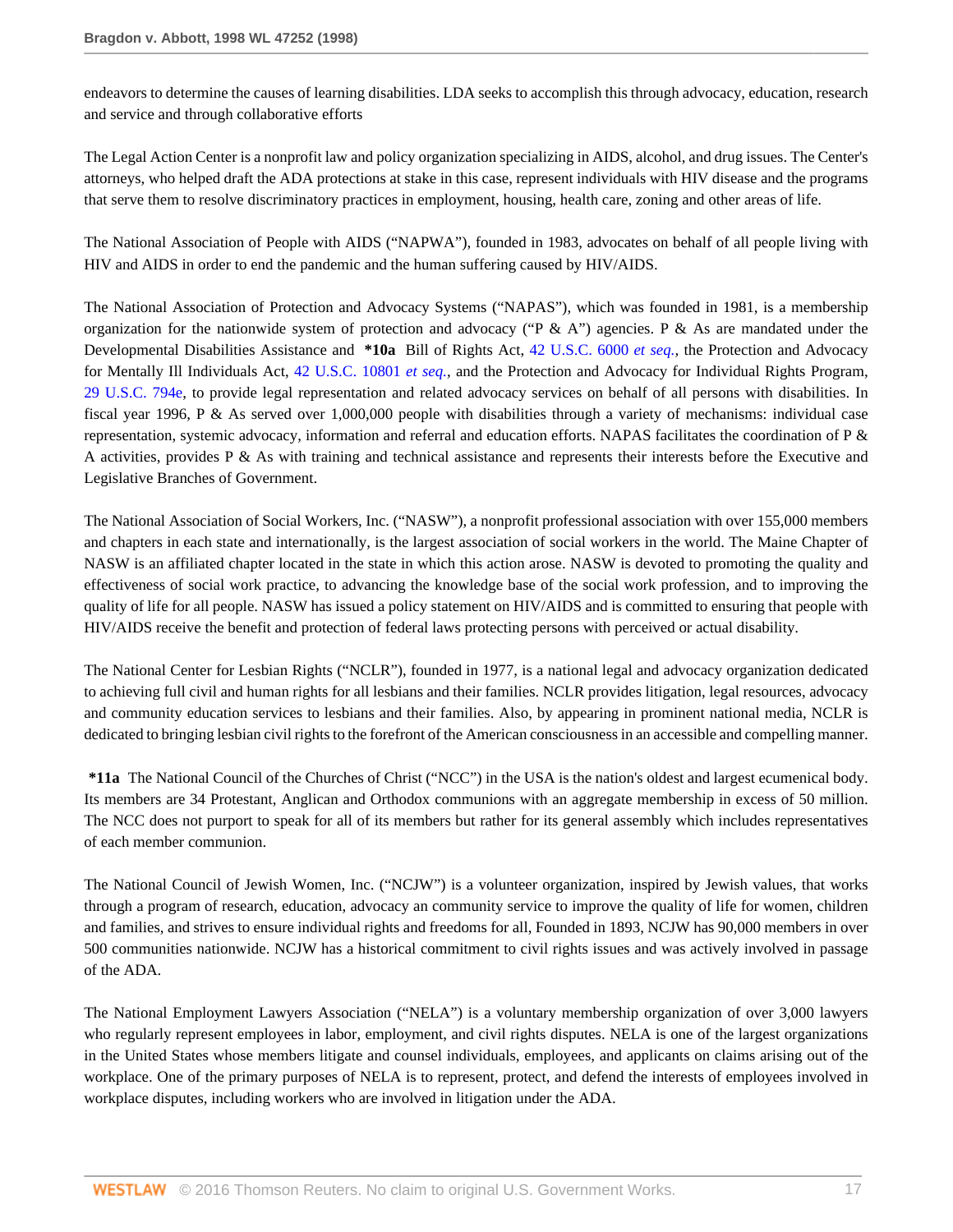The National Gay and Lesbian Task Force ("NGLTF") works to eliminate prejudice, violence and injustice against gay, lesbian, bisexual and transgendered people at the local, state and national levels. As part of a broader social justice movement for freedom, justice and equality, NGLTF is creating a world that respects and celebrates the diversity of human expression and identity and where all people may fully participate in society.

**\*12a** The National Health Law Program is a public interest law firm that works with legal advocates and others to improve access to health care by low-income people through policy analysis, advocacy and litigation.

The National Hemophilia Foundation ("NHF") seeks to enhance the quality of life and promote the health of people with [hemophilia](http://www.westlaw.com/Link/Document/FullText?entityType=disease&entityId=Ib521d5fd475411db9765f9243f53508a&originationContext=document&transitionType=DocumentItem&contextData=(sc.Default)&vr=3.0&rs=cblt1.0), [von willebrand disease,](http://www.westlaw.com/Link/Document/FullText?entityType=disease&entityId=Ib3eefb0d475411db9765f9243f53508a&originationContext=document&transitionType=DocumentItem&contextData=(sc.Default)&vr=3.0&rs=cblt1.0) and other bleeding disorders. With 43 chapters nationwide, NHF supports clinical research and provides education to professionals, the bleeding disorders community, and the general public. NHF also delivers patient and community services, advocates on behalf of the bleeding disorders community, and makes health policy recommendations. NHF addresses treatment issues, HIV, and related health problems and offers a range of information services and publications through its information center (HANDI).

The National Latino/a Lesbian and Gay Organization ("LLEGO") was established in 1987 to strengthen Latina Lesbian, Latino Gay, bisexual and transgender communities at local, national and international levels by facilitating access to cultural, political, and community development resources. LLEGO is a constituency based organization with over one hundred affiliates nationwide in 47 cities, 18 states and Puerto Rico.

The National Lesbian and Gay Health Association ("NLGHA") is a nonprofit 501(c)(3) organization of individual health care professionals, clinics and programs that provide primary health care focusing on the needs of lesbians and gay men. The mission of NLGHA is to enhance the quality of health and health care for lesbians and gay men through education, policy development, advocacy, and the facilitation of health care delivery.

The National Lesbian and Gay Law Association ("NLGLA") was founded in 1988 as a national association of **\*13a** lawyers, judges, other legal professionals, law students and affiliated lesbian and gay legal organizations. NLGLA's mission is to promote justice in and though the legal profession for the lesbian and gay community in all its diversity, including, but not limited to, bisexuals, transgenders, people of color, and people with disabilities, including HIV.

The National Minority AIDS Council ("NMAC") is a national advocacy and technical assistance organization serving a membership of over 600 community-based organizations providing HIV/AIDS services to people of color throughout the United States and its territories.

The National Multiple Sclerosis Society's mission is to end the devastating effects of Multiple Sclerosis. The Society focuses on providing services to people with MS through its chapters and by funding research projects on MS.

The National Native American AIDS Prevention Center's (NNAAPC) mission is to prevent the spread of HIV and related diseases in American Indian, Alaska Native, and Native Hawaiian communities, and to improve the quality of life of those in our communities infected and affected by HIV. NNAAPC provides technical assistance, training, case management services, research and policy advocacy to and for Native Americans throughout the United States.

The National Organization on Disability ("NOD") promotes the full and equal participation of America's 49 million men, women and children with disabilities in all aspects of life. NOD was founded in 1982 as an outgrowth of the United Nations International Year of Disabled Persons. NOD is the only national network organization concerned with all disabilities, all age groups and all disability issues.

The National Organization for Rare Disorders ("NORD") is the unique federation of more than 140 voluntary health organizations dedicated to helping people with rare "orphan **\*14a** [diseases](http://www.westlaw.com/Link/Document/FullText?entityType=disease&entityId=Ib778490a475411db9765f9243f53508a&originationContext=document&transitionType=DocumentItem&contextData=(sc.Default)&vr=3.0&rs=cblt1.0)" and assisting the organizations that serve them.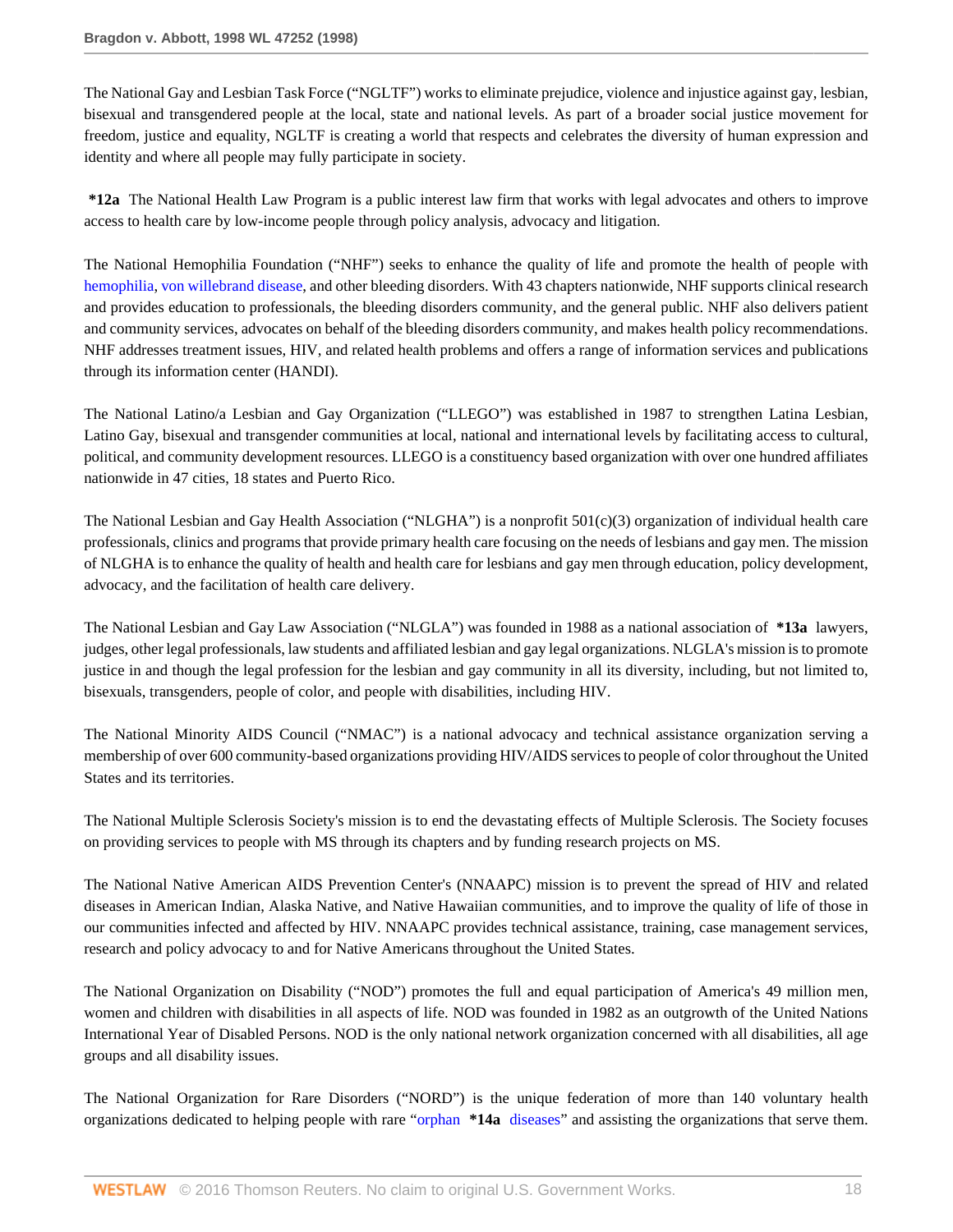NORD is committed to the identification, treatment and cure of rare disorders through programs of education, advocacy, research and patient services.

The National Parent Network on Disabilities ("NPND") provides a presence and a voice in Washington, DC for parents of children, youth and adults with disabilities. NPND serves as a networking force to assist its 170 member organizations to work together on all disability related issues that affect their constituents. The major goal of NPND is to help parents and families to have all of the information, education, assistance and support needed to do the very best they can on behalf of their family member with a disability.

The National Therapeutic Recreation Society ("NTRS") represents and assists professionals and organizations involved in the provision of therapeutic recreation services to assist people with disabilities achieve maximum independence and rehabilitation. NTRS offers technical assistance, information and referral services to agencies, institutions and individuals on professional issues, trends, and directions in the field of therapeutic recreation.

The New York Lawyers for the Public Interest, Inc. ("NYLPI") is a nonprofit law office that works to protect the rights of people with disabilities. Through its Disability Law Center, NYLPI seeks to protect and promote the civil rights and liberties of people with disabilities and to enable them fully to participate in the mainstream of American life. NYLPI has been extremely active on issues involving the application of the ADA to discrimination in employment, government services, and public accommodation. NYLPI represents numerous individuals and files amicus curiae briefs on its own behalf and on behalf of disability and civil rights groups in cases around the country addressing the application of the ADA.

**\*15a** NISH (formerly National Industries for the Severely Handicapped) maximizes employment opportunities for people with severe disabilities through providing professional and technical assistance to not-for-profit community rehabilitation programs to encourage and assist their participation in the Javits-Wagner-O'Day (JWOD) Program and other employment or training activities as appropriate. NISH is the central nonprofit agency designated by the Committee for Purchase from People who are Blind or Severely Disabled to provide assistance to Work Centers interested in obtaining federal contracts under the JWOD Program. It is one of NISH's goals to expand employment, personal advancement and placement of people with disabilities by maximizing opportunities created by the JWOD Program while taking advantage of other employment opportunities. The civil rights of people with severe disabilities is of utmost priority to NISH primarily for the protection of employment rights. However, NISH also supports the protection of civil rights for people with disabilities in all areas to promote independent living and greatest opportunities for an integrated life with the rest of society.

Project Inform is the Nation's leading AIDS information and advocacy agency representing thousands of people with AIDS.

RESOLVE was founded in 1974 as a national, nonprofit consumer organization. RESOLVE's mission is to provide timely, compassionate support and information to individuals who are experiencing infertility and to increase awareness of infertility issues through advocacy and public education. For more than twenty years, RESOLVE has provided help to thousands of people experiencing the infertility crisis.

Title II Community AIDS National Network includes Ryan White Title II grantees and the people living with AIDS they serve.

**\*16a** The Union of American Hebrew Congregations ("UAHC") is the synagogue arm of the Reform movement and represents 1.5 million Reform Jews in more than 870 congregations nationwide. For over a century, the UAHC has fought passionately for religious liberty and tolerance for all Americans, believing these to be among the greatest gifts America has bestowed upon its citizens and the world. The UAHC played an active role in securing the passage of the ADA.

Footnotes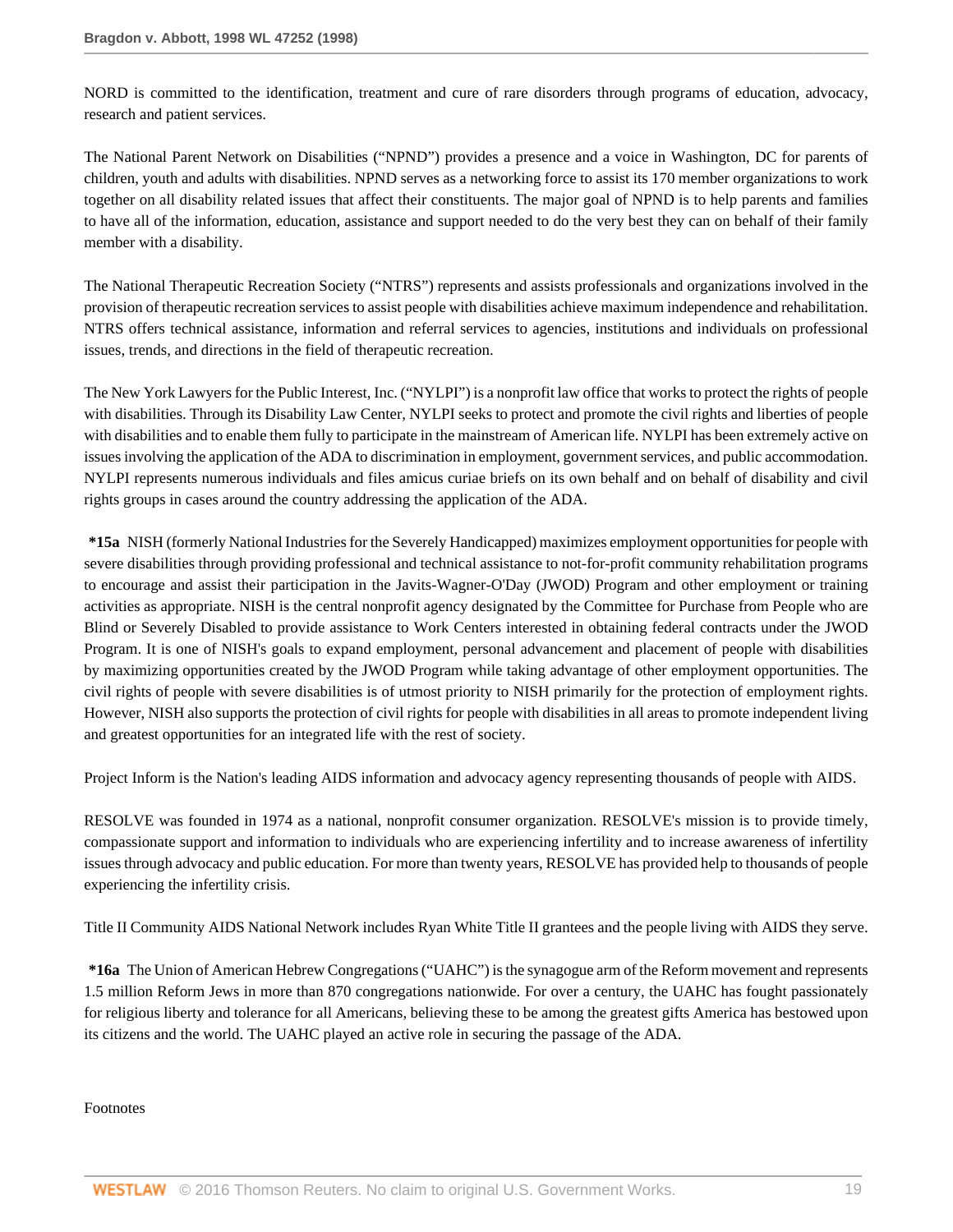- <span id="page-19-0"></span>[1](#page-4-0) Counsel for the *amici curiae* authored this brief in its entirety. No person or entity, other than the *amici curiae,* its members, or its counsel made a monetary contribution to the preparation or submission of this brief. Letters of consent from all parties have been filed with the Clerk of the Court.
- <span id="page-19-1"></span>[2](#page-6-0) In *[School Board of Nassau County v. Arline,](http://www.westlaw.com/Link/Document/FullText?findType=Y&serNum=1987026726&pubNum=780&originatingDoc=Ie682b9d3482f11d9a5bfc0e3c4d1ea15&refType=RP&fi=co_pp_sp_780_284&originationContext=document&vr=3.0&rs=cblt1.0&transitionType=DocumentItem&contextData=(sc.RelatedInfo)#co_pp_sp_780_284)* 480 U.S. 273, 284-85 (1987), this Court recognized that people with disabilities face dual sources of limitations.
- <span id="page-19-2"></span>[3](#page-6-1) *See* DAVID ROTHMAN, THE DISCOVERY OF THE ASYLUM: SOCIAL ORDER AND DISORDER IN THE NEW REPUBLIC xiii (1971); UNITED STATES COMMISSION ON CIVIL RIGHTS, ACCOMMODATING THE SPECTRUM OF INDIVIDUAL ABILITIES 17-20 (1983); STANLEY HERR, RIGHTS AND ADVOCACY FOR RETARDED PEOPLE 18-29 (1983).
- <span id="page-19-3"></span>[4](#page-6-2) *See* ACCOMMODATING THE SPECTRUM, *supra* note 3, at 19-20; RICHARD SCOTCH, FROM GOOD WILL TO CIVIL RIGHTS: TRANSFORMING FEDERAL DISABILITY POLICY 15-17 (1984). *See also Buck v. Bell,* [274 U.S. 200 \(1927\).](http://www.westlaw.com/Link/Document/FullText?findType=Y&serNum=1927123264&pubNum=780&originatingDoc=Ie682b9d3482f11d9a5bfc0e3c4d1ea15&refType=RP&originationContext=document&vr=3.0&rs=cblt1.0&transitionType=DocumentItem&contextData=(sc.RelatedInfo))
- <span id="page-19-4"></span>[5](#page-6-3) *See* Vocational Rehabilitation Act, Pub. L. No. 66-11, 41 Stat. 158 (1919); Pub. L. No. 66-236, 41 Stat. 735 (1920).
- <span id="page-19-5"></span>[6](#page-6-4) SCOTCH, *supra* note 4, at 19-24; GARY L. ALBRECHT, THE DISABILITY BUSINESS: REHABILITATION IN AMERICA 102-7 (1992).
- <span id="page-19-6"></span>[7](#page-6-5) Rehabilitation Act of 1973, [Pub. L. No. 93-112, § 7\(6\), 8](http://www.westlaw.com/Link/Document/FullText?findType=l&pubNum=1077005&cite=UUID(IDB8609A148-7643B0A3BF4-D0C79BCC4E9)&originatingDoc=Ie682b9d3482f11d9a5bfc0e3c4d1ea15&refType=SL&originationContext=document&vr=3.0&rs=cblt1.0&transitionType=DocumentItem&contextData=(sc.RelatedInfo))7 Stat. 355, 361 (1973).
- <span id="page-19-7"></span>[8](#page-6-6) SCOTCH, *supra* note 4, at 24-27.
- <span id="page-19-8"></span>[9](#page-6-7) *Id.* at 34-37; Jonathan C. Drimmer, *Cripples, Overcomers, and Civil Rights: Tracing the Evolution of Federal Legislation and Social Policy for People with Disabilities,* 40 UCLA L. Rev. 1375-85 (1993).
- <span id="page-19-9"></span>[10](#page-6-8) *See* Civil Rights Act of 1964, Pub. L. No. 88-352, 78 Stat. 241 (1964); Civil Rights Act of 1968, Pub. L. No. 90-284, 82 Stat. 73 (1968).
- <span id="page-19-10"></span>[11](#page-6-9) Rehabilitation Act of 1973, [Pub. L. No. 93-112, § 504, 87 Stat. 355](http://www.westlaw.com/Link/Document/FullText?findType=l&pubNum=1077005&cite=UUID(IDB8609A148-7643B0A3BF4-D0C79BCC4E9)&originatingDoc=Ie682b9d3482f11d9a5bfc0e3c4d1ea15&refType=SL&originationContext=document&vr=3.0&rs=cblt1.0&transitionType=DocumentItem&contextData=(sc.RelatedInfo)), 394 (1973). *See* SCOTCH, *supra* note 4, at 41-59. This provision is colloquially referred to as "Section 504."
- <span id="page-19-11"></span>[12](#page-6-10) *See* statutory definition *supra* note 7 and accompanying text.
- <span id="page-19-12"></span>[13](#page-7-0) Rehabilitation Act Amendments of 1974, [Pub. L. No. 93-516, § 111, 88 Stat. 1617 \(1974\).](http://www.westlaw.com/Link/Document/FullText?findType=l&pubNum=1077005&cite=UUID(I5475DC10D3-384B48B9968-9DE1D71A308)&originatingDoc=Ie682b9d3482f11d9a5bfc0e3c4d1ea15&refType=SL&originationContext=document&vr=3.0&rs=cblt1.0&transitionType=DocumentItem&contextData=(sc.RelatedInfo))
- <span id="page-19-13"></span>[14](#page-7-1) *See* [S. REP. No. 93-1297,](http://www.westlaw.com/Link/Document/FullText?findType=Y&serNum=0100747261&pubNum=0001503&originatingDoc=Ie682b9d3482f11d9a5bfc0e3c4d1ea15&refType=TV&originationContext=document&vr=3.0&rs=cblt1.0&transitionType=DocumentItem&contextData=(sc.RelatedInfo)) at 16, [37-38](http://www.westlaw.com/Link/Document/FullText?findType=Y&serNum=0100747261&pubNum=0001503&originatingDoc=Ie682b9d3482f11d9a5bfc0e3c4d1ea15&refType=TV&originationContext=document&vr=3.0&rs=cblt1.0&transitionType=DocumentItem&contextData=(sc.RelatedInfo)), 50 (1974). *See also Aline,* [480 U.S. at 278-79](http://www.westlaw.com/Link/Document/FullText?findType=Y&serNum=1987026726&pubNum=780&originatingDoc=Ie682b9d3482f11d9a5bfc0e3c4d1ea15&refType=RP&fi=co_pp_sp_780_278&originationContext=document&vr=3.0&rs=cblt1.0&transitionType=DocumentItem&contextData=(sc.RelatedInfo)#co_pp_sp_780_278) (recounting Congressional activity).
- <span id="page-19-14"></span>[15](#page-7-2) *Id.* [at 284.](http://www.westlaw.com/Link/Document/FullText?findType=Y&serNum=1987026726&originatingDoc=Ie682b9d3482f11d9a5bfc0e3c4d1ea15&refType=RP&originationContext=document&vr=3.0&rs=cblt1.0&transitionType=DocumentItem&contextData=(sc.RelatedInfo))
- <span id="page-19-15"></span>[16](#page-7-3) [45 C.F.R. § 84.3\(j\)\(2\)\(i\)-](http://www.westlaw.com/Link/Document/FullText?findType=L&pubNum=1000547&cite=45CFRS84.3&originatingDoc=Ie682b9d3482f11d9a5bfc0e3c4d1ea15&refType=RB&originationContext=document&vr=3.0&rs=cblt1.0&transitionType=DocumentItem&contextData=(sc.RelatedInfo)#co_pp_ca6600002d2d1)(ii) (1977). In response to the recommendation that the definition be narrowed so as to cover solely "traditional" handicaps, HEW responded it had "no flexibility within the statutory definition to limit the term to persons who have those severe, permanent, or progressive conditions that are most commonly regarded as handicaps." [46 Fed. Reg. 22,677 \(May 4,](http://www.westlaw.com/Link/Document/FullText?findType=Y&pubNum=1037&cite=46FR22677&originatingDoc=Ie682b9d3482f11d9a5bfc0e3c4d1ea15&refType=FR&fi=co_pp_sp_1037_22677&originationContext=document&vr=3.0&rs=cblt1.0&transitionType=DocumentItem&contextData=(sc.RelatedInfo)#co_pp_sp_1037_22677) [1977\),](http://www.westlaw.com/Link/Document/FullText?findType=Y&pubNum=1037&cite=46FR22677&originatingDoc=Ie682b9d3482f11d9a5bfc0e3c4d1ea15&refType=FR&fi=co_pp_sp_1037_22677&originationContext=document&vr=3.0&rs=cblt1.0&transitionType=DocumentItem&contextData=(sc.RelatedInfo)#co_pp_sp_1037_22677) *reprinted in* 45 C.F.R. § 84, App. at 333-34 (1997).
- <span id="page-19-16"></span>[17](#page-7-4) The agency also noted that some impairments that might not seem serious-and, indeed, may not be serious at all-would still be covered under the third prong of the definition of disability based solely on the societal limitations arising from such conditions. *See* statutory definition *supra note* 13 and accompanying text. For example, a large birthmark on a cheek is not a serious physical impairment. Nevertheless, the negative attitudes or responses by others towards that impairment (if they result in discriminatory actions) can create coverage for such an individual. *See* [29 C.F.R. § 1630.2\(](http://www.westlaw.com/Link/Document/FullText?findType=L&pubNum=1000547&cite=29CFRS1630.2&originatingDoc=Ie682b9d3482f11d9a5bfc0e3c4d1ea15&refType=LQ&originationContext=document&vr=3.0&rs=cblt1.0&transitionType=DocumentItem&contextData=(sc.RelatedInfo))1) (1996); *Arline,* [480 U.S. at 282.](http://www.westlaw.com/Link/Document/FullText?findType=Y&serNum=1987026726&pubNum=780&originatingDoc=Ie682b9d3482f11d9a5bfc0e3c4d1ea15&refType=RP&fi=co_pp_sp_780_282&originationContext=document&vr=3.0&rs=cblt1.0&transitionType=DocumentItem&contextData=(sc.RelatedInfo)#co_pp_sp_780_282) *Amici* do not address coverage under the third prong in the instant case, but agree with the analysis set forth by Respondent. *See* Resp. Brief.
- <span id="page-19-17"></span>[18](#page-7-5) [Pub. L. No. 100-430, 102 Stat. 1619 \(1988\).](http://www.westlaw.com/Link/Document/FullText?findType=l&pubNum=1077005&cite=UUID(I4BB44F642C-A44A6D9332F-52FE7F3D396)&originatingDoc=Ie682b9d3482f11d9a5bfc0e3c4d1ea15&refType=SL&originationContext=document&vr=3.0&rs=cblt1.0&transitionType=DocumentItem&contextData=(sc.RelatedInfo)) This was the first provision of civil rights protection for people with disabilities outside the scope of recipients of federal funds.
- <span id="page-19-18"></span>[19](#page-7-6) *Id.* § 5(b), 102 Star. at 1619. *See* [H.R. REP. No. 100-711, at 18 \(1988\)](http://www.westlaw.com/Link/Document/FullText?findType=Y&serNum=0100089014&pubNum=0100014&originatingDoc=Ie682b9d3482f11d9a5bfc0e3c4d1ea15&refType=TV&originationContext=document&vr=3.0&rs=cblt1.0&transitionType=DocumentItem&contextData=(sc.RelatedInfo)), *reprinted in* 1988 U.S.C.C.A.N. 2173, 2179.
- <span id="page-19-19"></span>[20](#page-7-7) [Pub. L. 101-336, § 3\(2\),](http://www.westlaw.com/Link/Document/FullText?findType=l&pubNum=1077005&cite=UUID(I32780C9C27-084FBFBC19F-10B93CEEC25)&originatingDoc=Ie682b9d3482f11d9a5bfc0e3c4d1ea15&refType=SL&originationContext=document&vr=3.0&rs=cblt1.0&transitionType=DocumentItem&contextData=(sc.RelatedInfo)) 104 Stat. 327, 329 (1990).
- <span id="page-19-20"></span>[21](#page-7-8) *See* ROBERT L. BURGDORF, JR., DISABILITY DISCRIMINATION IN EMPLOYMENT LAW 136-140 (1995) (citing cases).
- <span id="page-19-21"></span>[22](#page-7-9) *See, e.g.,* [H.R. REP. No. 101-485\(II\)](http://www.westlaw.com/Link/Document/FullText?findType=Y&pubNum=0100014&cite=HRREP101-485&originatingDoc=Ie682b9d3482f11d9a5bfc0e3c4d1ea15&refType=TV&originationContext=document&vr=3.0&rs=cblt1.0&transitionType=DocumentItem&contextData=(sc.RelatedInfo)), at 65, [71-72 \(1990\)](http://www.westlaw.com/Link/Document/FullText?findType=Y&pubNum=0100014&cite=HRREP71-72&originatingDoc=Ie682b9d3482f11d9a5bfc0e3c4d1ea15&refType=TV&originationContext=document&vr=3.0&rs=cblt1.0&transitionType=DocumentItem&contextData=(sc.RelatedInfo)) (citing with approval cases involving dyslexia and HIV infection)).
- <span id="page-19-22"></span>[23](#page-7-10) *See, e.g.,* Federal Social Security Act, [42 U.S.C. §§ 401-](http://www.westlaw.com/Link/Document/FullText?findType=L&pubNum=1000546&cite=42USCAS401&originatingDoc=Ie682b9d3482f11d9a5bfc0e3c4d1ea15&refType=LQ&originationContext=document&vr=3.0&rs=cblt1.0&transitionType=DocumentItem&contextData=(sc.RelatedInfo))[433 \(1994\)](http://www.westlaw.com/Link/Document/FullText?findType=L&pubNum=1000546&cite=42USCAS433&originatingDoc=Ie682b9d3482f11d9a5bfc0e3c4d1ea15&refType=LQ&originationContext=document&vr=3.0&rs=cblt1.0&transitionType=DocumentItem&contextData=(sc.RelatedInfo)); Social Security Act, [42 U.S.C. §§ 1381-](http://www.westlaw.com/Link/Document/FullText?findType=L&pubNum=1000546&cite=42USCAS1381&originatingDoc=Ie682b9d3482f11d9a5bfc0e3c4d1ea15&refType=LQ&originationContext=document&vr=3.0&rs=cblt1.0&transitionType=DocumentItem&contextData=(sc.RelatedInfo))[1383f \(1994\).](http://www.westlaw.com/Link/Document/FullText?findType=L&pubNum=1000546&cite=42USCAS1383F&originatingDoc=Ie682b9d3482f11d9a5bfc0e3c4d1ea15&refType=LQ&originationContext=document&vr=3.0&rs=cblt1.0&transitionType=DocumentItem&contextData=(sc.RelatedInfo))
- <span id="page-19-23"></span>[24](#page-7-11) Rehabilitation Act, [29 U.S.C. §§ 701](http://www.westlaw.com/Link/Document/FullText?findType=L&pubNum=1000546&cite=29USCAS701&originatingDoc=Ie682b9d3482f11d9a5bfc0e3c4d1ea15&refType=LQ&originationContext=document&vr=3.0&rs=cblt1.0&transitionType=DocumentItem&contextData=(sc.RelatedInfo))[-718b \(1994\)](http://www.westlaw.com/Link/Document/FullText?findType=L&pubNum=1000546&cite=29USCAS718B&originatingDoc=Ie682b9d3482f11d9a5bfc0e3c4d1ea15&refType=LQ&originationContext=document&vr=3.0&rs=cblt1.0&transitionType=DocumentItem&contextData=(sc.RelatedInfo)).
- <span id="page-19-24"></span>[25](#page-7-12) *See, e.g.,* [42 U.S.C. § 1382c\(a\)\(3\)\(A\)](http://www.westlaw.com/Link/Document/FullText?findType=L&pubNum=1000546&cite=42USCAS1382C&originatingDoc=Ie682b9d3482f11d9a5bfc0e3c4d1ea15&refType=RB&originationContext=document&vr=3.0&rs=cblt1.0&transitionType=DocumentItem&contextData=(sc.RelatedInfo)#co_pp_51d0000021cd6) (1994) (Social Security disability benefits) ("unable to engage in any substantial gainful activity by reason of any medically determinable physical or mental impairment which can be expected to result in death or which has lasted or can be expected to last for a continuous period of not less than twelve months"); [29 U.S.C. § 706](http://www.westlaw.com/Link/Document/FullText?findType=L&pubNum=1000546&cite=29USCAS706&originatingDoc=Ie682b9d3482f11d9a5bfc0e3c4d1ea15&refType=LQ&originationContext=document&vr=3.0&rs=cblt1.0&transitionType=DocumentItem&contextData=(sc.RelatedInfo))(8)(B) (1994) (Rehabilitation Act) (definition quoted *supra* note 13 and accompanying text). *See generally* Matthew Diller, *[Entitlement and Exclusion: The Role](http://www.westlaw.com/Link/Document/FullText?findType=Y&serNum=0107065063&pubNum=3041&originatingDoc=Ie682b9d3482f11d9a5bfc0e3c4d1ea15&refType=LR&originationContext=document&vr=3.0&rs=cblt1.0&transitionType=DocumentItem&contextData=(sc.RelatedInfo)) [of Disability in the Social Welfare System,](http://www.westlaw.com/Link/Document/FullText?findType=Y&serNum=0107065063&pubNum=3041&originatingDoc=Ie682b9d3482f11d9a5bfc0e3c4d1ea15&refType=LR&originationContext=document&vr=3.0&rs=cblt1.0&transitionType=DocumentItem&contextData=(sc.RelatedInfo))* 44 UCLA L. REV. 361 (1996).
- <span id="page-19-25"></span>[26](#page-7-13) For further detail on the proposals described here, *see generally* Chai R. Feldblum, *Federal Legislation Protecting Civil Rights of People with AIDS, in* AIDS AND THE COURTS 327 (Clark C. Abt & Kathleen M. Hardy eds., 1990).
- <span id="page-19-26"></span>[27](#page-8-0) [480 U.S. 273.](http://www.westlaw.com/Link/Document/FullText?findType=Y&serNum=1987026726&pubNum=780&originatingDoc=Ie682b9d3482f11d9a5bfc0e3c4d1ea15&refType=RP&originationContext=document&vr=3.0&rs=cblt1.0&transitionType=DocumentItem&contextData=(sc.RelatedInfo)) The implications of the *Arline* case for people with AIDS & HIV infection were widely noted in the media. *See* Aric Press, *A Victory for AIDS Victims,* NEWSWEEK, Mar. 16, 1987, at 33.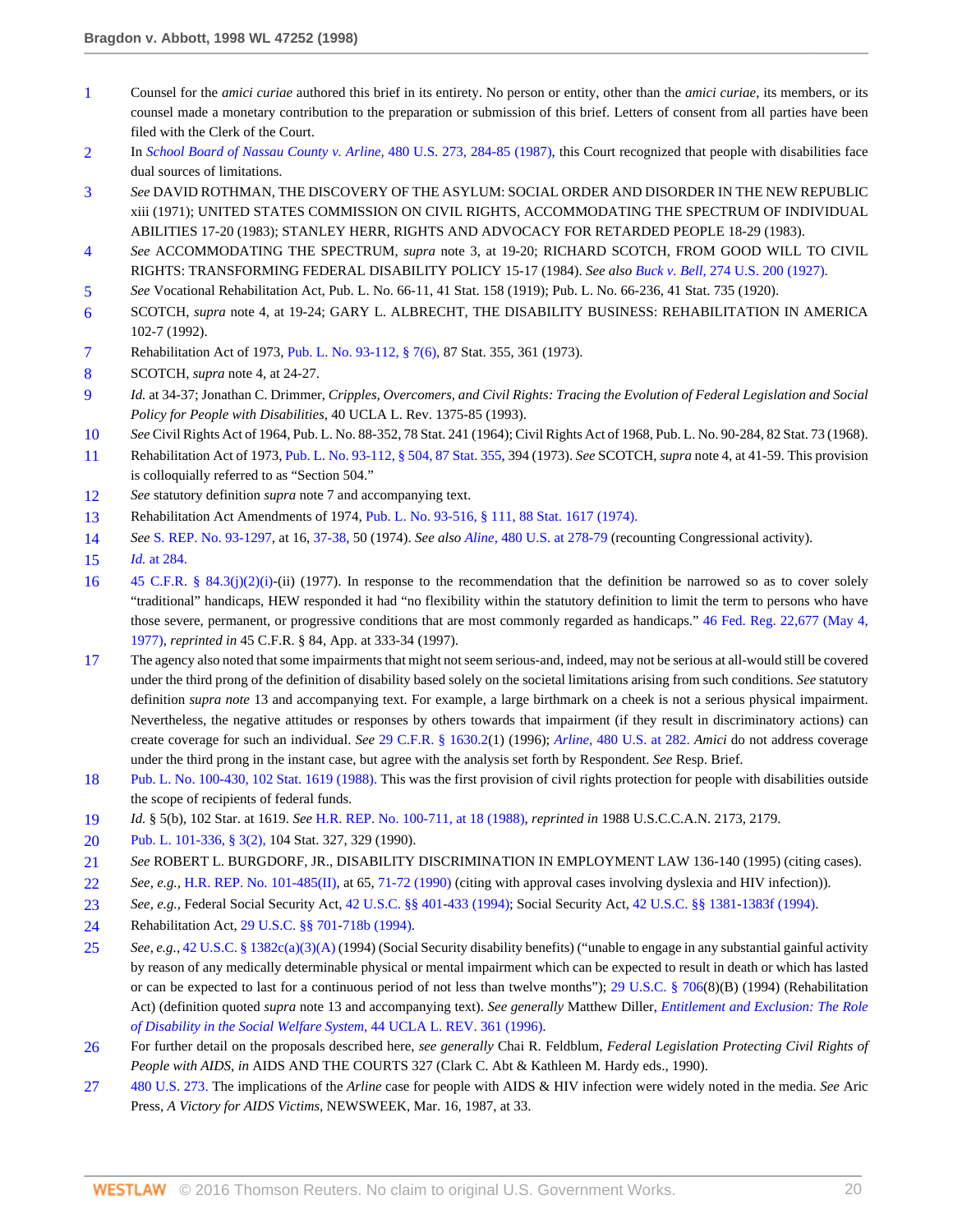- <span id="page-20-0"></span>[28](#page-8-1) [Pub. L. No. 100-259, § 2, 102 Stat. 28](http://www.westlaw.com/Link/Document/FullText?findType=l&pubNum=1077005&cite=UUID(I147EBD1102-C648629E98B-13D7B57618A)&originatingDoc=Ie682b9d3482f11d9a5bfc0e3c4d1ea15&refType=SL&originationContext=document&vr=3.0&rs=cblt1.0&transitionType=DocumentItem&contextData=(sc.RelatedInfo)), 28 (1988). *See* [S. REP. No. 100-64, at 4-7 \(1987\).](http://www.westlaw.com/Link/Document/FullText?findType=Y&serNum=0100088615&pubNum=0001503&originatingDoc=Ie682b9d3482f11d9a5bfc0e3c4d1ea15&refType=TV&originationContext=document&vr=3.0&rs=cblt1.0&transitionType=DocumentItem&contextData=(sc.RelatedInfo)) In *[Grove City College v. Bell,](http://www.westlaw.com/Link/Document/FullText?findType=Y&serNum=1984110000&pubNum=780&originatingDoc=Ie682b9d3482f11d9a5bfc0e3c4d1ea15&refType=RP&originationContext=document&vr=3.0&rs=cblt1.0&transitionType=DocumentItem&contextData=(sc.RelatedInfo))* 465 U.S. [555 \(1984\),](http://www.westlaw.com/Link/Document/FullText?findType=Y&serNum=1984110000&pubNum=780&originatingDoc=Ie682b9d3482f11d9a5bfc0e3c4d1ea15&refType=RP&originationContext=document&vr=3.0&rs=cblt1.0&transitionType=DocumentItem&contextData=(sc.RelatedInfo)) this Court had established a limited definition of the term "program or activity."
- <span id="page-20-1"></span>[29](#page-8-2) [S. REP. No. 100-64,](http://www.westlaw.com/Link/Document/FullText?findType=Y&serNum=0100088615&pubNum=0001503&originatingDoc=Ie682b9d3482f11d9a5bfc0e3c4d1ea15&refType=TV&originationContext=document&vr=3.0&rs=cblt1.0&transitionType=DocumentItem&contextData=(sc.RelatedInfo)) at 27-28, 31.
- <span id="page-20-2"></span>[30](#page-8-3) *Id.* at 28.
- <span id="page-20-3"></span>[31](#page-8-4) *Id.* at 27, 31.
- <span id="page-20-4"></span>[32](#page-8-5) 134 CONG. REC. 383-84 (1988). *Cf.* 124 CONG. REC. 30,322-33 (1978) (amending definition of handicap for Section 504 with regard to drug addicts and alcoholics).
- <span id="page-20-5"></span>[33](#page-8-6) 134 CONG. REC. 2937-38 (1988) (statement of Rep. Owens); *id.* at 2936-37 (statement of Rep. Weiss); *id.* at 2939 (statement of Rep. Waxman); *id.* at 3043-44 (statement of Rep. Hoyer). Although including this provision was a simple codification of the *Arline* decision, it was a compromise because it added a special statutory provision targeted to people with contagious diseases and infections, within a potentially confusing statutory definition. *See* BURGDORF, *supra* note 21, at 392-398 (noting confusion in court decisions regarding coverage of drug addicts and alcoholics under Section 504).
- <span id="page-20-6"></span>[34](#page-8-7) *See, e.g.,* 134 CONG. REC. 4757 (1988) (statement of Rep. Dannemeyer); *id.* at 4768 (statement of Rep. McEwen).
- <span id="page-20-7"></span>[35](#page-8-8) [Pub. L. No. 100-430, § 6, 102 Stat. 1619,](http://www.westlaw.com/Link/Document/FullText?findType=l&pubNum=1077005&cite=UUID(I4BB44F642C-A44A6D9332F-52FE7F3D396)&originatingDoc=Ie682b9d3482f11d9a5bfc0e3c4d1ea15&refType=SL&originationContext=document&vr=3.0&rs=cblt1.0&transitionType=DocumentItem&contextData=(sc.RelatedInfo)) 1620 (1988). *See* [H.R. REP. No. 100-711,](http://www.westlaw.com/Link/Document/FullText?findType=Y&serNum=0100089014&pubNum=0100014&originatingDoc=Ie682b9d3482f11d9a5bfc0e3c4d1ea15&refType=TV&originationContext=document&vr=3.0&rs=cblt1.0&transitionType=DocumentItem&contextData=(sc.RelatedInfo)) at 18, *reprinted in* 1988 U.S.C.C.A.N. 2173, 2179 (regarding coverage of people with AIDS and HIV infection). *See also id.* at 22 n. 55, 22-24, *reprinted in* 1988 U.S.C.C.A.N. at 2183; 134 CONG. REC. 15,667 (1988) (statement of Rep. Schroeder); *id.* at 15,654-55 (statement of Rep. Weiss); *id.* at 15,862 (statement of Rep. Pelosi); *id.* at 16,478 (statement of Rep. Bryant).
- <span id="page-20-8"></span>[36](#page-8-9) [H.R. REP. No. 100-711, at 28 \(1988\)](http://www.westlaw.com/Link/Document/FullText?findType=Y&serNum=0100089014&pubNum=0100014&originatingDoc=Ie682b9d3482f11d9a5bfc0e3c4d1ea15&refType=TV&originationContext=document&vr=3.0&rs=cblt1.0&transitionType=DocumentItem&contextData=(sc.RelatedInfo)), *reprinted in* 1988 U.S.C.C.A.N. 2173, 2189.
- <span id="page-20-9"></span>[37](#page-8-10) *Id. See* [Pub. L. No. 100-430, § 6\(a\), 102 Stat. 1619](http://www.westlaw.com/Link/Document/FullText?findType=l&pubNum=1077005&cite=UUID(I4BB44F642C-A44A6D9332F-52FE7F3D396)&originatingDoc=Ie682b9d3482f11d9a5bfc0e3c4d1ea15&refType=SL&originationContext=document&vr=3.0&rs=cblt1.0&transitionType=DocumentItem&contextData=(sc.RelatedInfo)), 1620 (codified as. U.S.C. § 3604(f)(9) (1994)).
- <span id="page-20-10"></span>[38](#page-8-11) 134 CONG. REC. 16,496-97 (1988).
- <span id="page-20-11"></span>[39](#page-8-12) *Id.* at 16,498.
- <span id="page-20-12"></span>[40](#page-8-13) *Id.* ("The amendment I am now offering ... will say ... that we do not [include in] the definition of a handicapped person ... a person with a contagious disease ... including the virus for AIDS") (statement of Rep. Dannemeyer).
- <span id="page-20-13"></span>[41](#page-8-14) *Id.* at 16,496-504.
- <span id="page-20-14"></span>[42](#page-8-15) *See., e.g., id.* at 16,500 (statement of Rep. Waxman); *id.* at 16,501 (statement of Rep. Owens).
- <span id="page-20-15"></span>[43](#page-8-16) *See, e.g., id.* at 16,497 (statement of Rep. Frank); *id.* at 16,498 (statement of Rep. Waxman). *See also* [H.R. REP. No. 101-485\(II\),](http://www.westlaw.com/Link/Document/FullText?findType=Y&pubNum=0100014&cite=HRREP101-485&originatingDoc=Ie682b9d3482f11d9a5bfc0e3c4d1ea15&refType=TV&originationContext=document&vr=3.0&rs=cblt1.0&transitionType=DocumentItem&contextData=(sc.RelatedInfo)) [at 48 \(1990\),](http://www.westlaw.com/Link/Document/FullText?findType=Y&pubNum=0100014&cite=HRREP101-485&originatingDoc=Ie682b9d3482f11d9a5bfc0e3c4d1ea15&refType=TV&originationContext=document&vr=3.0&rs=cblt1.0&transitionType=DocumentItem&contextData=(sc.RelatedInfo)) *reprinted in* 1990 U.S.C.C.A.N. 303, 330.
- <span id="page-20-16"></span>[44](#page-8-17) 134 CONG. REC. 16,504 (1988) (Dannemeyer amendment rejected by vote of 7-89; Burton amendment rejected by vote of 10-84). Congressman Burton offered an identical amendment on a motion to recommit the bill with instructions; that amendment failed by a vote of 63-334. *Id.* at 16,510.
- <span id="page-20-17"></span>[45](#page-9-0) 135 CONG. REC. 8510 (1989); [S. REP. No. 101-116, at 40 \(1989\).](http://www.westlaw.com/Link/Document/FullText?findType=Y&pubNum=0001503&cite=SREP101-116&originatingDoc=Ie682b9d3482f11d9a5bfc0e3c4d1ea15&refType=TV&originationContext=document&vr=3.0&rs=cblt1.0&transitionType=DocumentItem&contextData=(sc.RelatedInfo)) A year later, during consideration of the ADA by the House Committee on the Judiciary, concerns were raised that individuals with mental disabilities might pose a threat to others. The "direct threat" provision was thus amended by that Committee to apply to any individual with a disability. *See* [H.R. REP. No. 101-485\(III\),](http://www.westlaw.com/Link/Document/FullText?findType=Y&pubNum=0100014&cite=HRREP101-485&originatingDoc=Ie682b9d3482f11d9a5bfc0e3c4d1ea15&refType=TV&originationContext=document&vr=3.0&rs=cblt1.0&transitionType=DocumentItem&contextData=(sc.RelatedInfo)) [at 34 \(1990\)](http://www.westlaw.com/Link/Document/FullText?findType=Y&pubNum=0100014&cite=HRREP101-485&originatingDoc=Ie682b9d3482f11d9a5bfc0e3c4d1ea15&refType=TV&originationContext=document&vr=3.0&rs=cblt1.0&transitionType=DocumentItem&contextData=(sc.RelatedInfo)), *reprinted in* 1990 U.S.C.C.A.N. 445, 457; 136 CONG. REC. 11451 (1990) (statement of Rep. Fish). This amended provision was included in the final version of the ADA. [42 U.S.C. § 12113\(b\)](http://www.westlaw.com/Link/Document/FullText?findType=L&pubNum=1000546&cite=42USCAS12113&originatingDoc=Ie682b9d3482f11d9a5bfc0e3c4d1ea15&refType=RB&originationContext=document&vr=3.0&rs=cblt1.0&transitionType=DocumentItem&contextData=(sc.RelatedInfo)#co_pp_a83b000018c76) (1994).
- <span id="page-20-18"></span>[46](#page-9-1) 135 CONG. REC. 19,869-70 (1989). *See also id.* (71 organizations from the Consortium for Citizens with Disabilities urging no "weakening amendments" to the ADA).
- <span id="page-20-19"></span>[47](#page-9-2) *Id.* at 19,864-67, 19,870 (statements of Sen. Helms criticizing coverage of HIV infection under the Act).
- <span id="page-20-20"></span>[48](#page-9-3) [42 U.S.C. § 12114 \(1994\)](http://www.westlaw.com/Link/Document/FullText?findType=L&pubNum=1000546&cite=42USCAS12114&originatingDoc=Ie682b9d3482f11d9a5bfc0e3c4d1ea15&refType=LQ&originationContext=document&vr=3.0&rs=cblt1.0&transitionType=DocumentItem&contextData=(sc.RelatedInfo)).
- <span id="page-20-21"></span>[49](#page-9-4) [42 U.S.C. § 12208 \(1994\).](http://www.westlaw.com/Link/Document/FullText?findType=L&pubNum=1000546&cite=42USCAS12208&originatingDoc=Ie682b9d3482f11d9a5bfc0e3c4d1ea15&refType=LQ&originationContext=document&vr=3.0&rs=cblt1.0&transitionType=DocumentItem&contextData=(sc.RelatedInfo)) *See* 135 CONG. REC. 19,864 (1989) (colloquy regarding amendment to exclude transvestites from coverage under the Act).
- <span id="page-20-22"></span>[50](#page-9-5) [42 U.S.C. § 12211\(b\)](http://www.westlaw.com/Link/Document/FullText?findType=L&pubNum=1000546&cite=42USCAS12211&originatingDoc=Ie682b9d3482f11d9a5bfc0e3c4d1ea15&refType=RB&originationContext=document&vr=3.0&rs=cblt1.0&transitionType=DocumentItem&contextData=(sc.RelatedInfo)#co_pp_a83b000018c76) (1994). *See* 135 CONG. REC. 19,884-85 (1989).
- <span id="page-20-23"></span>[51](#page-9-6) *See generally* Chai R. Feldblum, *[Medical Examinations and Inquiries Under the Americans with Disabilities Act: A View from the](http://www.westlaw.com/Link/Document/FullText?findType=Y&serNum=0101096636&pubNum=1566&originatingDoc=Ie682b9d3482f11d9a5bfc0e3c4d1ea15&refType=LR&fi=co_pp_sp_1566_523&originationContext=document&vr=3.0&rs=cblt1.0&transitionType=DocumentItem&contextData=(sc.RelatedInfo)#co_pp_sp_1566_523) Inside,* [64 TEMP. L. REV. 521, 523-31 \(1991\)](http://www.westlaw.com/Link/Document/FullText?findType=Y&serNum=0101096636&pubNum=1566&originatingDoc=Ie682b9d3482f11d9a5bfc0e3c4d1ea15&refType=LR&fi=co_pp_sp_1566_523&originationContext=document&vr=3.0&rs=cblt1.0&transitionType=DocumentItem&contextData=(sc.RelatedInfo)#co_pp_sp_1566_523) (detailing negotiations on the ADA).
- <span id="page-20-24"></span>[52](#page-9-7) In any event, Petitioner's theory of a negotiated compromise makes little sense. There are *no* "handicaps" or "disabilities" listed in the regulations; the only list provided is of impairments. Thus, when Congress wished to indicate that HIV disease (everything from asymptomatic HIV infection to AIDS) was included under the ADA's coverage, the logical place for Congress to have added such a reference was to the list of impairments that already existed in the regulations, together with such conditions as orthopedic, visual and hearing impairments, cancer, and cerebral palsy. To guard against any possible misunderstanding, however, the legislative reports also stated that HIV disease was covered under the first prong of the definition of disability. *See* [H.R. REP. No. 101-485\(II\), at 52](http://www.westlaw.com/Link/Document/FullText?findType=Y&pubNum=0100014&cite=HRREP101-485&originatingDoc=Ie682b9d3482f11d9a5bfc0e3c4d1ea15&refType=TV&originationContext=document&vr=3.0&rs=cblt1.0&transitionType=DocumentItem&contextData=(sc.RelatedInfo)) [\(1990\),](http://www.westlaw.com/Link/Document/FullText?findType=Y&pubNum=0100014&cite=HRREP101-485&originatingDoc=Ie682b9d3482f11d9a5bfc0e3c4d1ea15&refType=TV&originationContext=document&vr=3.0&rs=cblt1.0&transitionType=DocumentItem&contextData=(sc.RelatedInfo)) *reprinted in* 1990 U.S.C.C.A.N. 303, 334; [S. REP. No. 101-115, at 22 \(1989\).](http://www.westlaw.com/Link/Document/FullText?findType=Y&pubNum=0001503&cite=SREP101-115&originatingDoc=Ie682b9d3482f11d9a5bfc0e3c4d1ea15&refType=TV&originationContext=document&vr=3.0&rs=cblt1.0&transitionType=DocumentItem&contextData=(sc.RelatedInfo)) *See also* [H.R. REP. No. 101-485\(III\)](http://www.westlaw.com/Link/Document/FullText?findType=Y&pubNum=0100014&cite=HRREP101-485&originatingDoc=Ie682b9d3482f11d9a5bfc0e3c4d1ea15&refType=TV&originationContext=document&vr=3.0&rs=cblt1.0&transitionType=DocumentItem&contextData=(sc.RelatedInfo)), at 28 n. 18 (1990), *reprinted in* 1990 U.S.C.C.A.N. 445, 451 n. 18.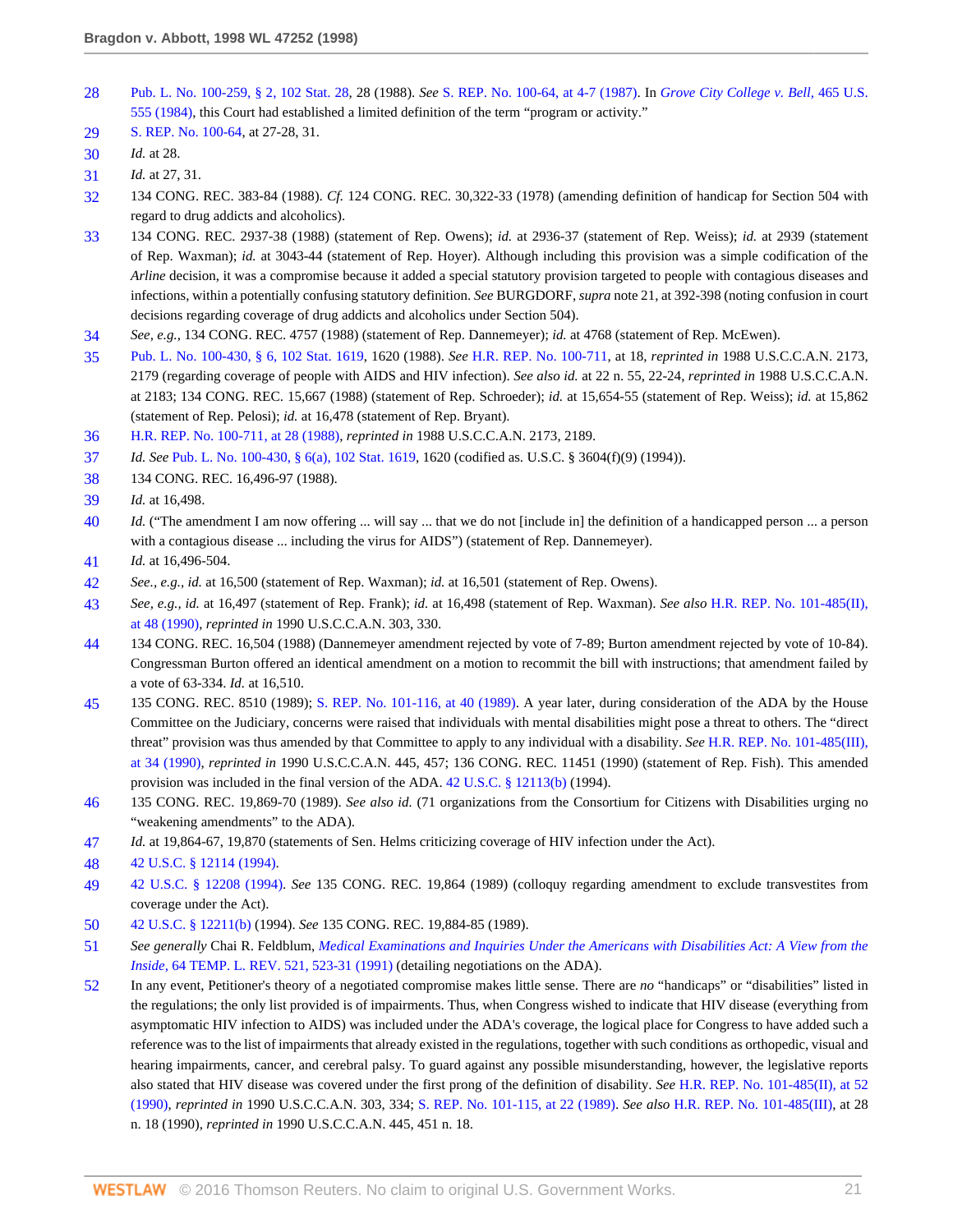- <span id="page-21-0"></span>[53](#page-9-8) 136 CONG. REC. 10,911 (1990).
- <span id="page-21-1"></span>[54](#page-9-9) *Id.* at 10,911-17.
- <span id="page-21-2"></span>[55](#page-9-10) *Id.* at 10,917.
- <span id="page-21-3"></span>[56](#page-9-11) *See id.* at 17,046-53 (reprinting letters opposing Chapman amendment.)
- <span id="page-21-4"></span>[57](#page-9-12) *Id.* at 17,033, 17,058 (requiring Surgeon General to issue list of contagious diseases and infections that could be [transmitted through](http://www.westlaw.com/Link/Document/FullText?findType=Y&serNum=0100738667&pubNum=1037&originatingDoc=Ie682b9d3482f11d9a5bfc0e3c4d1ea15&refType=FR&fi=co_pp_sp_1037_40897&originationContext=document&vr=3.0&rs=cblt1.0&transitionType=DocumentItem&contextData=(sc.RelatedInfo)#co_pp_sp_1037_40897) food handling). *See* [56 Fed. Reg. 40,897 \(1991\)](http://www.westlaw.com/Link/Document/FullText?findType=Y&serNum=0100738667&pubNum=1037&originatingDoc=Ie682b9d3482f11d9a5bfc0e3c4d1ea15&refType=FR&fi=co_pp_sp_1037_40897&originationContext=document&vr=3.0&rs=cblt1.0&transitionType=DocumentItem&contextData=(sc.RelatedInfo)#co_pp_sp_1037_40897) (issuance of list without HIV included.)
- <span id="page-21-5"></span>[58](#page-10-0) [42 U.S.C. § 12111\(8\)](http://www.westlaw.com/Link/Document/FullText?findType=L&pubNum=1000546&cite=42USCAS12111&originatingDoc=Ie682b9d3482f11d9a5bfc0e3c4d1ea15&refType=RB&originationContext=document&vr=3.0&rs=cblt1.0&transitionType=DocumentItem&contextData=(sc.RelatedInfo)#co_pp_23450000ab4d2) (1994). *See also id.* [§ 12112\(A\)](http://www.westlaw.com/Link/Document/FullText?findType=L&pubNum=1000546&cite=42USCAS12112&originatingDoc=Ie682b9d3482f11d9a5bfc0e3c4d1ea15&refType=LQ&originationContext=document&vr=3.0&rs=cblt1.0&transitionType=DocumentItem&contextData=(sc.RelatedInfo)).
- <span id="page-21-6"></span>[59](#page-10-1) *Id.* [§ 12112\(b\)\(5\)](http://www.westlaw.com/Link/Document/FullText?findType=L&pubNum=1000546&cite=42USCAS12112&originatingDoc=Ie682b9d3482f11d9a5bfc0e3c4d1ea15&refType=LQ&originationContext=document&vr=3.0&rs=cblt1.0&transitionType=DocumentItem&contextData=(sc.RelatedInfo)); *id.* § 12182(b)(2)(A)(ii)-(iii).
- <span id="page-21-7"></span>[60](#page-10-2) *See* [H.R. REP. No. 101-485\(III\), at 39 \(1990\)](http://www.westlaw.com/Link/Document/FullText?findType=Y&pubNum=0100014&cite=HRREP101-485&originatingDoc=Ie682b9d3482f11d9a5bfc0e3c4d1ea15&refType=TV&originationContext=document&vr=3.0&rs=cblt1.0&transitionType=DocumentItem&contextData=(sc.RelatedInfo)), *reprinted in* 1990 U.S.C.C.A.N. 445, 462; [H.R. REP. No. 101-485\(II\), at 62 \(1990\),](http://www.westlaw.com/Link/Document/FullText?findType=Y&pubNum=0100014&cite=HRREP101-485&originatingDoc=Ie682b9d3482f11d9a5bfc0e3c4d1ea15&refType=TV&originationContext=document&vr=3.0&rs=cblt1.0&transitionType=DocumentItem&contextData=(sc.RelatedInfo)) *reprinted in* 1990 U.S.C.C.A.N. 303, 344. Such individualized assessments ultimately benefit both the individual with the disability and the entity covered under the law. *See* Chai R. Feldblum, *Antidiscrimination Requirements of the ADA, in* IMPLEMENTING THE AMERICANS WITH DISABILITIES ACT 35, 35-37 (Lawrence O. Gostin & Henry A. Beyer eds., 1993) (describing "otherwise qualified" and "reasonable accommodation" requirements of the ADA).
- <span id="page-21-8"></span>[61](#page-10-3) *See* [42 U.S.C. § 12102\(2\)](http://www.westlaw.com/Link/Document/FullText?findType=L&pubNum=1000546&cite=42USCAS12102&originatingDoc=Ie682b9d3482f11d9a5bfc0e3c4d1ea15&refType=RB&originationContext=document&vr=3.0&rs=cblt1.0&transitionType=DocumentItem&contextData=(sc.RelatedInfo)#co_pp_58730000872b1) (1994). *See also* [29 C.F.R. § 1630.2\(](http://www.westlaw.com/Link/Document/FullText?findType=L&pubNum=1000547&cite=29CFRS1630.2&originatingDoc=Ie682b9d3482f11d9a5bfc0e3c4d1ea15&refType=LQ&originationContext=document&vr=3.0&rs=cblt1.0&transitionType=DocumentItem&contextData=(sc.RelatedInfo))g) (1996).
- <span id="page-21-9"></span>[62](#page-10-4) Fibromyalgia is a physical "disorder associated with pain and tenderness of muscle and adjacent connective tissue." Robert C. Griggs, *Muscle Spasms, Cramps and Episodic Contractions, in* HARRISON'S PRINCIPLES OF INTERNAL MEDICINE 130, 131-32 (Isselbacher et al., eds., 13th ed. 1994) (HARRISON'S).
- <span id="page-21-10"></span>[63](#page-10-5) Bruce Gilliland, *Relapsing Polychondritis and Miscellaneous Arthritides,* in HARRISON'S at 1706-07.
- <span id="page-21-11"></span>[64](#page-10-6) Several courts have inappropriately framed the individualized assessment in cases of this kind as whether the "impairment constitutes for the particular person a significant barrier to *employment.*" *Webb v. Garelick Mfg. Co.,* [94 F.3d 484, 488 \(8th Cir.1996\),](http://www.westlaw.com/Link/Document/FullText?findType=Y&serNum=1996199910&pubNum=506&originatingDoc=Ie682b9d3482f11d9a5bfc0e3c4d1ea15&refType=RP&fi=co_pp_sp_506_488&originationContext=document&vr=3.0&rs=cblt1.0&transitionType=DocumentItem&contextData=(sc.RelatedInfo)#co_pp_sp_506_488) *quoting Forrisi v. Brown,* [794 F.2d 931, 933 \(4th Cir.1986\)](http://www.westlaw.com/Link/Document/FullText?findType=Y&serNum=1986132877&pubNum=350&originatingDoc=Ie682b9d3482f11d9a5bfc0e3c4d1ea15&refType=RP&fi=co_pp_sp_350_933&originationContext=document&vr=3.0&rs=cblt1.0&transitionType=DocumentItem&contextData=(sc.RelatedInfo)#co_pp_sp_350_933) (emphasis added). While such an evaluation is appropriate in those rare cases where a plaintiff's impairment substantially limits *solely* the life activity of *working,* it is inappropriate where the impairment limits other life activities like concentrating, bending, or stooping. In such cases, the assessment must focus on those activities, and not on employability in general. *See* 29 C.F.R. § 1630, App. at 340 (1996). *See also Katz v. City Metal Co.,* [87 F.3d 26 \(1st Cir.1996\)](http://www.westlaw.com/Link/Document/FullText?findType=Y&serNum=1996144796&pubNum=506&originatingDoc=Ie682b9d3482f11d9a5bfc0e3c4d1ea15&refType=RP&originationContext=document&vr=3.0&rs=cblt1.0&transitionType=DocumentItem&contextData=(sc.RelatedInfo)) (correcting district court on this point).
- <span id="page-21-12"></span>[65](#page-10-7) Some courts have responded to unfounded claims of disability discrimination by twisting the definition of disability almost beyond recognition. This has resulted in a body of law at odds with the Section 504 case law on which Congress relied in passing the ADA. *Compare Reynolds v. Brock,* [815 F.2d 571, 574 \(9th Cir.1987\)](http://www.westlaw.com/Link/Document/FullText?findType=Y&serNum=1987050900&pubNum=350&originatingDoc=Ie682b9d3482f11d9a5bfc0e3c4d1ea15&refType=RP&fi=co_pp_sp_350_574&originationContext=document&vr=3.0&rs=cblt1.0&transitionType=DocumentItem&contextData=(sc.RelatedInfo)#co_pp_sp_350_574) (plaintiff with epilepsy is person with disability under § 504); *[Fynes v.](http://www.westlaw.com/Link/Document/FullText?findType=Y&serNum=1988013872&pubNum=345&originatingDoc=Ie682b9d3482f11d9a5bfc0e3c4d1ea15&refType=RP&fi=co_pp_sp_345_321&originationContext=document&vr=3.0&rs=cblt1.0&transitionType=DocumentItem&contextData=(sc.RelatedInfo)#co_pp_sp_345_321) Weinberger,* [677 F. Supp. 315, 321 \(E.D.Pa.1985\)](http://www.westlaw.com/Link/Document/FullText?findType=Y&serNum=1988013872&pubNum=345&originatingDoc=Ie682b9d3482f11d9a5bfc0e3c4d1ea15&refType=RP&fi=co_pp_sp_345_321&originationContext=document&vr=3.0&rs=cblt1.0&transitionType=DocumentItem&contextData=(sc.RelatedInfo)#co_pp_sp_345_321) (plaintiff with asbestosis is person with disability under § 504); *[Bentivegna v. U.S.](http://www.westlaw.com/Link/Document/FullText?findType=Y&serNum=1982153722&pubNum=350&originatingDoc=Ie682b9d3482f11d9a5bfc0e3c4d1ea15&refType=RP&fi=co_pp_sp_350_621&originationContext=document&vr=3.0&rs=cblt1.0&transitionType=DocumentItem&contextData=(sc.RelatedInfo)#co_pp_sp_350_621) Dep't of Labor,* [694 F.2d 619, 621 \(9th Cir.1982\)](http://www.westlaw.com/Link/Document/FullText?findType=Y&serNum=1982153722&pubNum=350&originatingDoc=Ie682b9d3482f11d9a5bfc0e3c4d1ea15&refType=RP&fi=co_pp_sp_350_621&originationContext=document&vr=3.0&rs=cblt1.0&transitionType=DocumentItem&contextData=(sc.RelatedInfo)#co_pp_sp_350_621) (insulin-dependent diabetic is person with disability under § 504); *[Pushkin v. Univ. of](http://www.westlaw.com/Link/Document/FullText?findType=Y&serNum=1981137895&pubNum=350&originatingDoc=Ie682b9d3482f11d9a5bfc0e3c4d1ea15&refType=RP&fi=co_pp_sp_350_1376&originationContext=document&vr=3.0&rs=cblt1.0&transitionType=DocumentItem&contextData=(sc.RelatedInfo)#co_pp_sp_350_1376) Colorado,* [658 F.2d 1372, 1376 \(10th Cir. 198 I\)](http://www.westlaw.com/Link/Document/FullText?findType=Y&serNum=1981137895&pubNum=350&originatingDoc=Ie682b9d3482f11d9a5bfc0e3c4d1ea15&refType=RP&fi=co_pp_sp_350_1376&originationContext=document&vr=3.0&rs=cblt1.0&transitionType=DocumentItem&contextData=(sc.RelatedInfo)#co_pp_sp_350_1376) (plaintiff with multiple sclerosis is person with disability under § 504) *with [Matczak](http://www.westlaw.com/Link/Document/FullText?findType=Y&serNum=1997033832&pubNum=345&originatingDoc=Ie682b9d3482f11d9a5bfc0e3c4d1ea15&refType=RP&fi=co_pp_sp_345_696&originationContext=document&vr=3.0&rs=cblt1.0&transitionType=DocumentItem&contextData=(sc.RelatedInfo)#co_pp_sp_345_696) [v. Frankford Candy & Chocolate Co.,](http://www.westlaw.com/Link/Document/FullText?findType=Y&serNum=1997033832&pubNum=345&originatingDoc=Ie682b9d3482f11d9a5bfc0e3c4d1ea15&refType=RP&fi=co_pp_sp_345_696&originationContext=document&vr=3.0&rs=cblt1.0&transitionType=DocumentItem&contextData=(sc.RelatedInfo)#co_pp_sp_345_696)* 950 F. Supp. 693, 696 (E.D.Pa.1997) (plaintiff with epilepsy not person with disability under ADA); *[Ellison v. Software Spectrum, Inc.,](http://www.westlaw.com/Link/Document/FullText?findType=Y&serNum=1996125470&pubNum=506&originatingDoc=Ie682b9d3482f11d9a5bfc0e3c4d1ea15&refType=RP&fi=co_pp_sp_506_191&originationContext=document&vr=3.0&rs=cblt1.0&transitionType=DocumentItem&contextData=(sc.RelatedInfo)#co_pp_sp_506_191)* 85 F.3d 187, 191 (5th Cir.1996) (plaintiff with breast cancer not person with disability under ADA); *[Kocsis v. Multi-Care Management, Inc.,](http://www.westlaw.com/Link/Document/FullText?findType=Y&serNum=1996232305&pubNum=506&originatingDoc=Ie682b9d3482f11d9a5bfc0e3c4d1ea15&refType=RP&fi=co_pp_sp_506_884&originationContext=document&vr=3.0&rs=cblt1.0&transitionType=DocumentItem&contextData=(sc.RelatedInfo)#co_pp_sp_506_884)* 97 F.3d 876, 884 (6th Cir.1996) (plaintiff with multiple sclerosis not person with disability under ADA); *Schluter v. Industrial Coils, Inc.,* [928 F. Supp. 1437, 1445-46 \(W.D.Wis.1996\)](http://www.westlaw.com/Link/Document/FullText?findType=Y&serNum=1996142772&pubNum=345&originatingDoc=Ie682b9d3482f11d9a5bfc0e3c4d1ea15&refType=RP&fi=co_pp_sp_345_1445&originationContext=document&vr=3.0&rs=cblt1.0&transitionType=DocumentItem&contextData=(sc.RelatedInfo)#co_pp_sp_345_1445) (insulin-dependent diabetic not person with disability under ADA). An adverse effect of such rulings is that other plaintiffs with similar disabilities who have colorable claims of discrimination have been denied the ability to seek relief under the ADA. *See, e.g., [Robinson v. Global Marine](http://www.westlaw.com/Link/Document/FullText?findType=Y&serNum=1996262987&pubNum=506&originatingDoc=Ie682b9d3482f11d9a5bfc0e3c4d1ea15&refType=RP&originationContext=document&vr=3.0&rs=cblt1.0&transitionType=DocumentItem&contextData=(sc.RelatedInfo)) Drilling,* [101 F.3d 35 \(5th Cir.1996\)](http://www.westlaw.com/Link/Document/FullText?findType=Y&serNum=1996262987&pubNum=506&originatingDoc=Ie682b9d3482f11d9a5bfc0e3c4d1ea15&refType=RP&originationContext=document&vr=3.0&rs=cblt1.0&transitionType=DocumentItem&contextData=(sc.RelatedInfo)) (jury verdict for plaintiff with asbestosis resulting in 50% lung capacity reversed on grounds that asbestosis not a disability under ADA). *See generally* Steven S. Locke, *The Incredible Shrinking Protected Class: Redefining the Scope of Disability Under the Americans with Disabilities Act,* 68 U. COLO. L. REV. 105 (1997); NATIONAL DISABILITY LAW REPORTER, DEFINING "DISABILITY" UNDER THE ADA: 1997 UPDATE ii (1997); James G. Frierson, *Heads You Lose, Tails You Lose: A Disturbing Judicial Trend in Defining Disability,* LAB. L. J., July 1997, 419.
- <span id="page-21-13"></span>[66](#page-10-8) Infection with HIV inflicts chronic damage to immune system cells that circulate in the blood and to lymphoid organs throughout the body. NATIONAL INSTITUTES OF HEALTH, REPORT OF THE NIH PANEL TO DEFINE PRINCIPLES OF THERAPY OF HIV INFECTION 4 (1997).
- <span id="page-21-14"></span>[67](#page-10-9) Respondent correctly notes that reproduction is a major life activity. *See* Resp. Brief. The memorandum of law issued by the Department of Justice in 1988 which identified reproduction as a major life activity, *see* Memorandum from Douglas W. Kmiec, Acting Asst. Att'y Gen., Office of Legal Counsel, to Arthur B. Culvahouse, Jr., Counsel to the President (Sept. 27, 1988), *reprinted in* 8 Fair Empl. Prac. Manual (BNA) No. 641 at 405: 4-7, and Congress' numerous references to this memo, *see, e.g., Americans with Disabilities Act of 1989: Hearings on S. 933 Before the Comm. on Labor and Human Resources and the Subcomm. on the Handicapped,* 101st Cong., 1st Sess. (1980), *reprinted in* A & P Hearings S.933 at \*118, are consistent with a common-sense understanding that reproduction is, indeed, a major life activity.